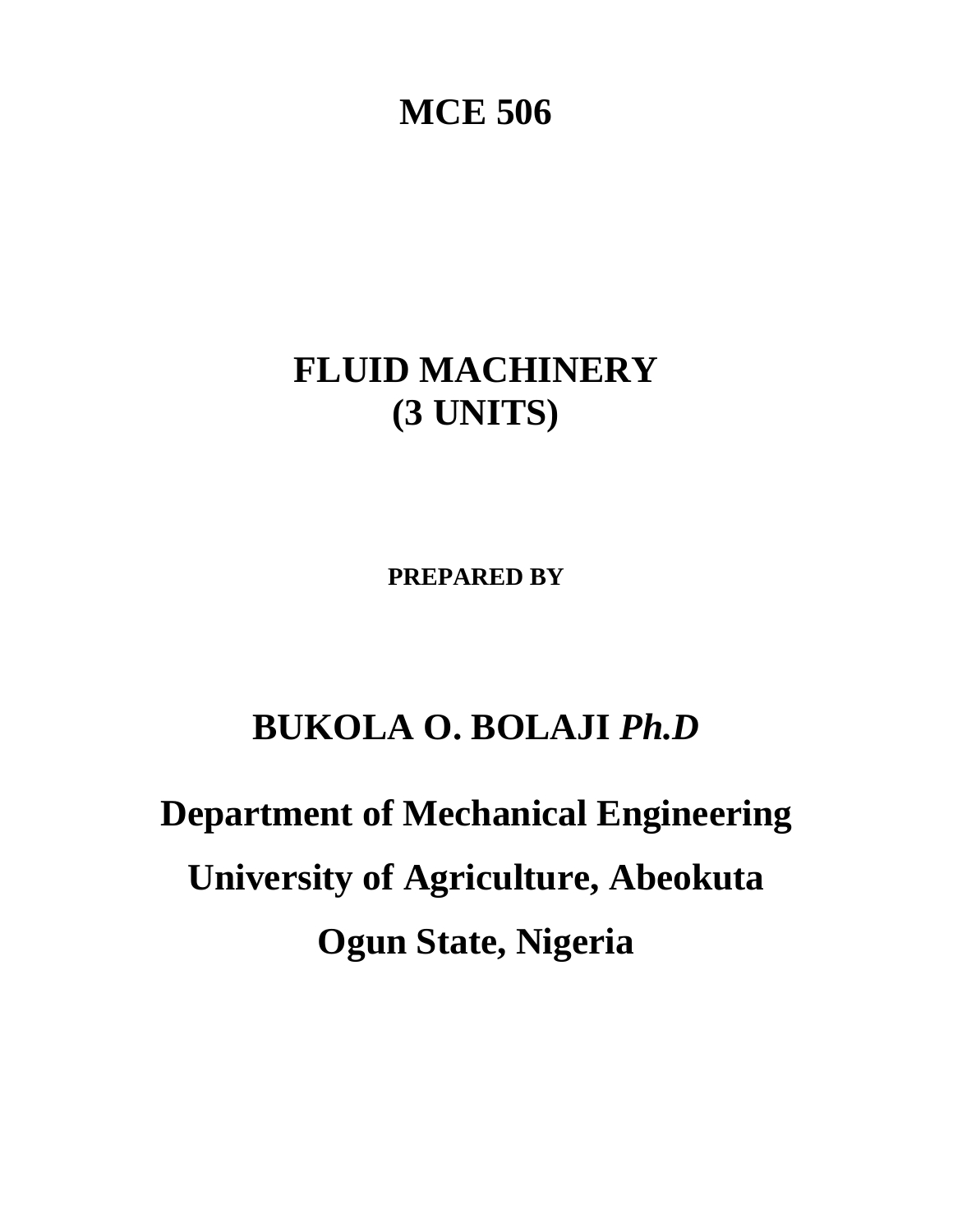#### **CHAPTER ONE**

# **CLASSIFICATION OF FLUID MACHINES**

# **1.1 INTRODUCTION**

The term "*fluid machinery*" is used to describe machines which cause a change of total head of the fluid flowing through them by virtue of the dynamic effect they have upon the fluid. When power is produced by a turbomachine, it is called a turbine and when power is absorbed to raise pressure, it is called a pump.

# **1.2 TYPES OF FLUID MACHINES**

# **1.2.1 Turbines**

- (a) Impulse turbine (Pelton wheel)
- (b) Reaction turbine:
	- (i) Radial flow turbine,
	- (ii) Mixed flow turbine, and
	- (iii) Axial flow turbine

#### **1.2.2 Pumps**

- (a) Centrifugal or reaction pumps
	- (i) Radial flow pump (single or double suction)
	- (ii) Mixed flow pump (single or double suction)
	- (iii) Axial flow pump (single or multistage)
- (b) Positive displacement pumps
	- (i) Reciprocating (piston, plunger, and diaphragm)
	- (ii) Rotary:
		- (1) Single rotor (vane, piston, and screw types)
		- (2) Multiple rotors (gear, lobe, and screw types)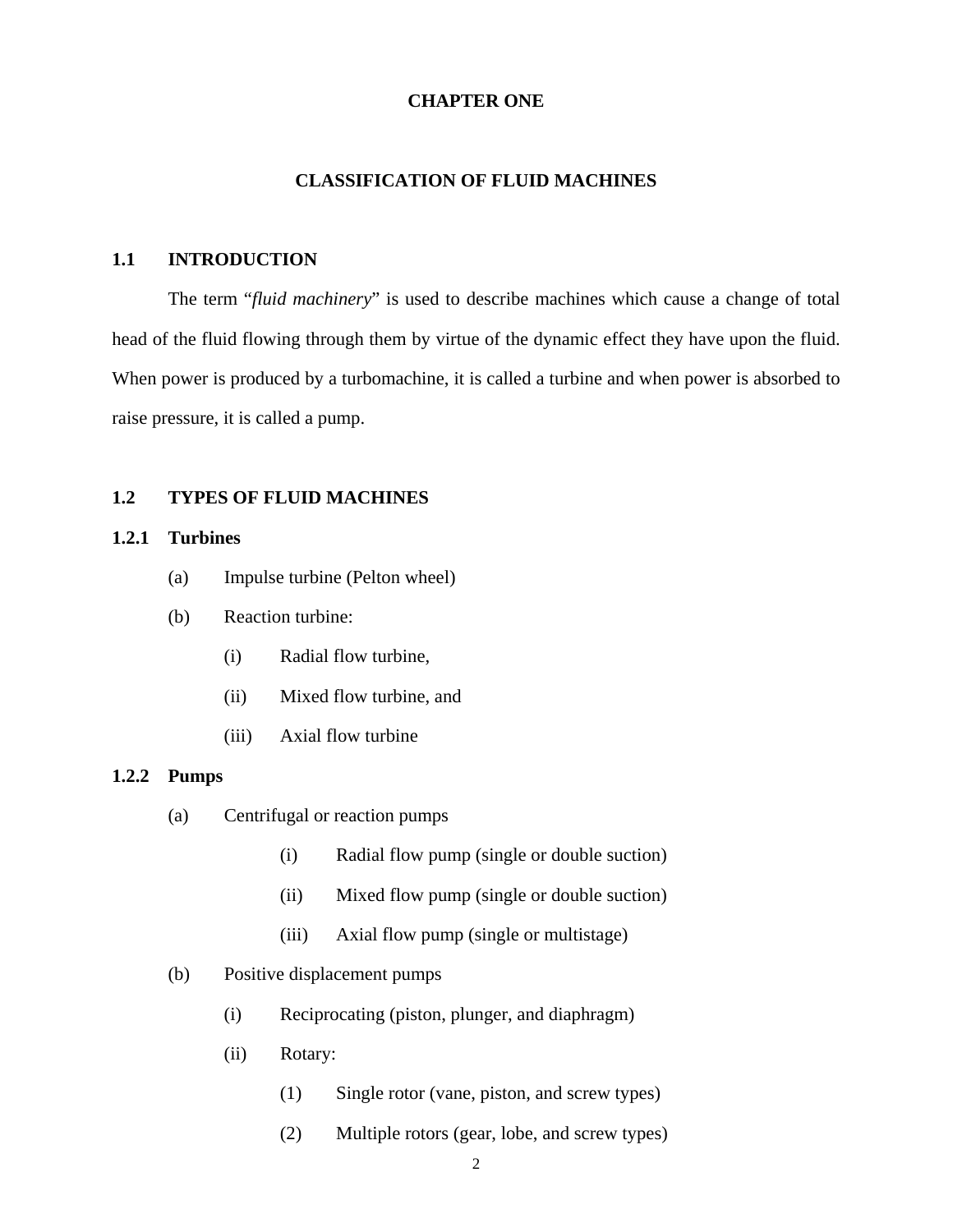#### **1.2.3 Fans**

- (i) Radial flow fan
- (ii) Mixed flow fan
- (iii) Axial flow fan
- (iv) Cross flow fan

#### **1.3 TURBINES**

There are two types of turbines, namely, *impulse* and *reaction* turbines. When a liquid passes through a machine, both the kinetic and pressure energy of the liquid may change. The distribution of the change between kinetic and pressure energy defines the *degree of reaction*. When there is no change in static pressure across the runner, the degree of reaction is zero and the machine is an impulse design. There are no impulse pumps but impulse turbines, known as Pelton wheels.

# **Reaction Turbines**

The reaction turbine is employed for powering generators. Its runner is enclosed in a chamber which is completely filled with water under high hydrostatic pressure. The arrangement of a turbine plant is shown Fig. 1.1. Water is supplied to the turbine from a reservoir and thence, via a draft tube, to a tail race. The pressure of the water drops from inlet to exit as it flows through the runner. Guide vanes are installed on the periphery of the runner to ensure that the flow enters the runner vanes radially; thereafter the flow through the runner remains radial. Reaction turbines include Francis and Kaplan (or Propeller) types which offer a range of specific speeds.

The objective of the draft tube is to keep the turbine full of water and it is divergent to reduce the final velocity of the water, this keeping the loss of kinetic energy of exit,  $V_{\text{exit}}^2/2g$  to a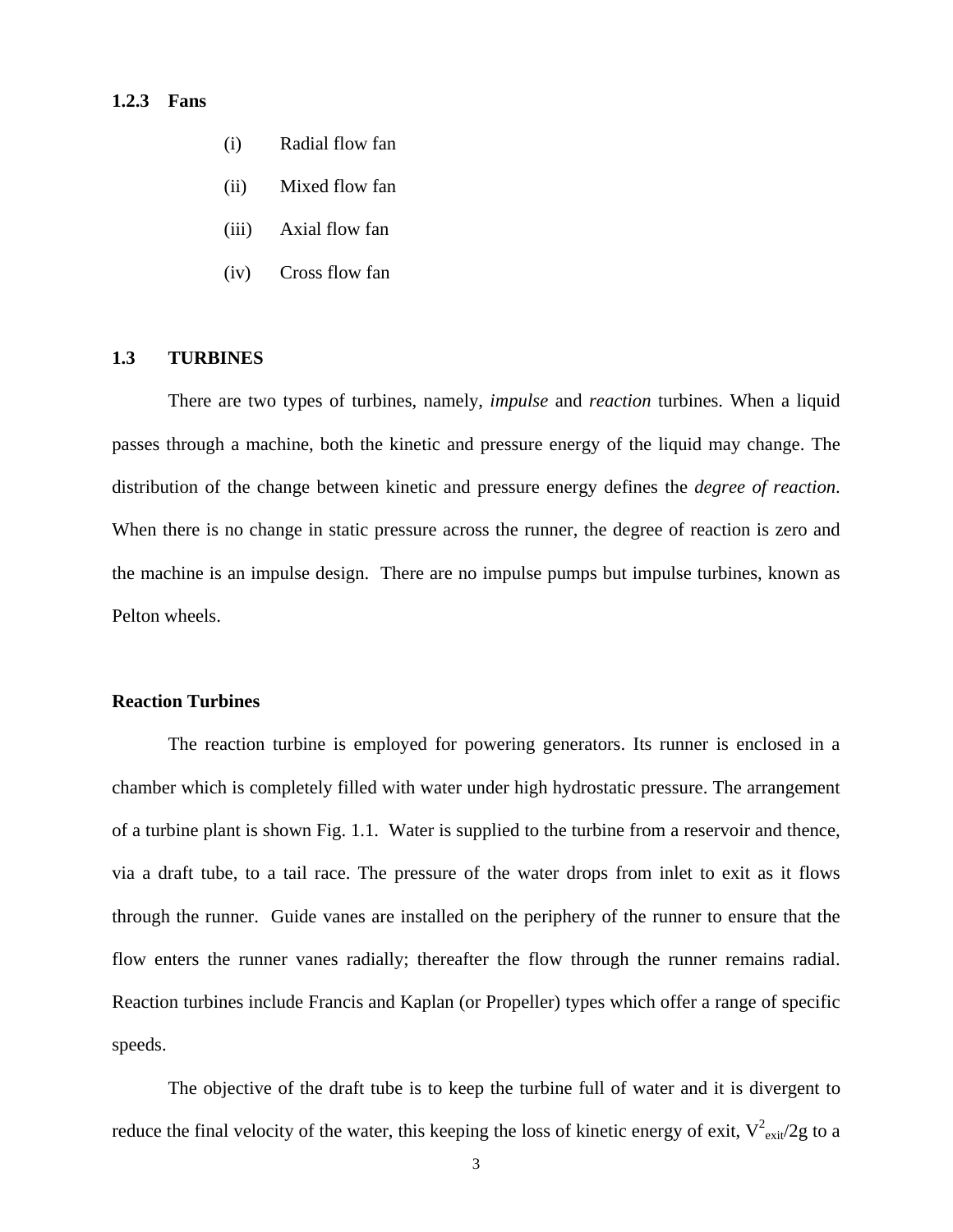minimum. The height of the draft tube,  $z$ , is limited by the need to keep the outlet pressure,  $p_2$ , at the runner above about 2.5 m of water absolute, otherwise bubbles of vapour will be released which will damage the turbine. This phenomenon is known as *cavitation*. Some of the gross head is lost to pipe friction, entry loss, bends, etc., and some is lost in kinetic energy at exit; the remaining head is available to produce power. Thus net head,



*Fig. 1.1: Schematic diagram of a turbine plant.* 

 $H = \text{gross head} - \text{losses} - \text{exit K.E.}$  (1.1)

#### **1.4 TYPES OF REACTION TURBINE**

#### **1.4.1 Radial Flow Turbine**

In the Francis radial flow turbine, water enters a spiral volume chamber and then flows radially through stationary pivoted guide vanes; these direct the water, ideally without shock, on to the moving vanes attached to the runner. The water flows radially inwards through the vanes but leaves the runner axially to enter the draft tube. Francis turbines have medium specific speeds ( $N_{ST}$ ) between 40 and 350 rev./min, and are suited to heads between 20 and 200 m.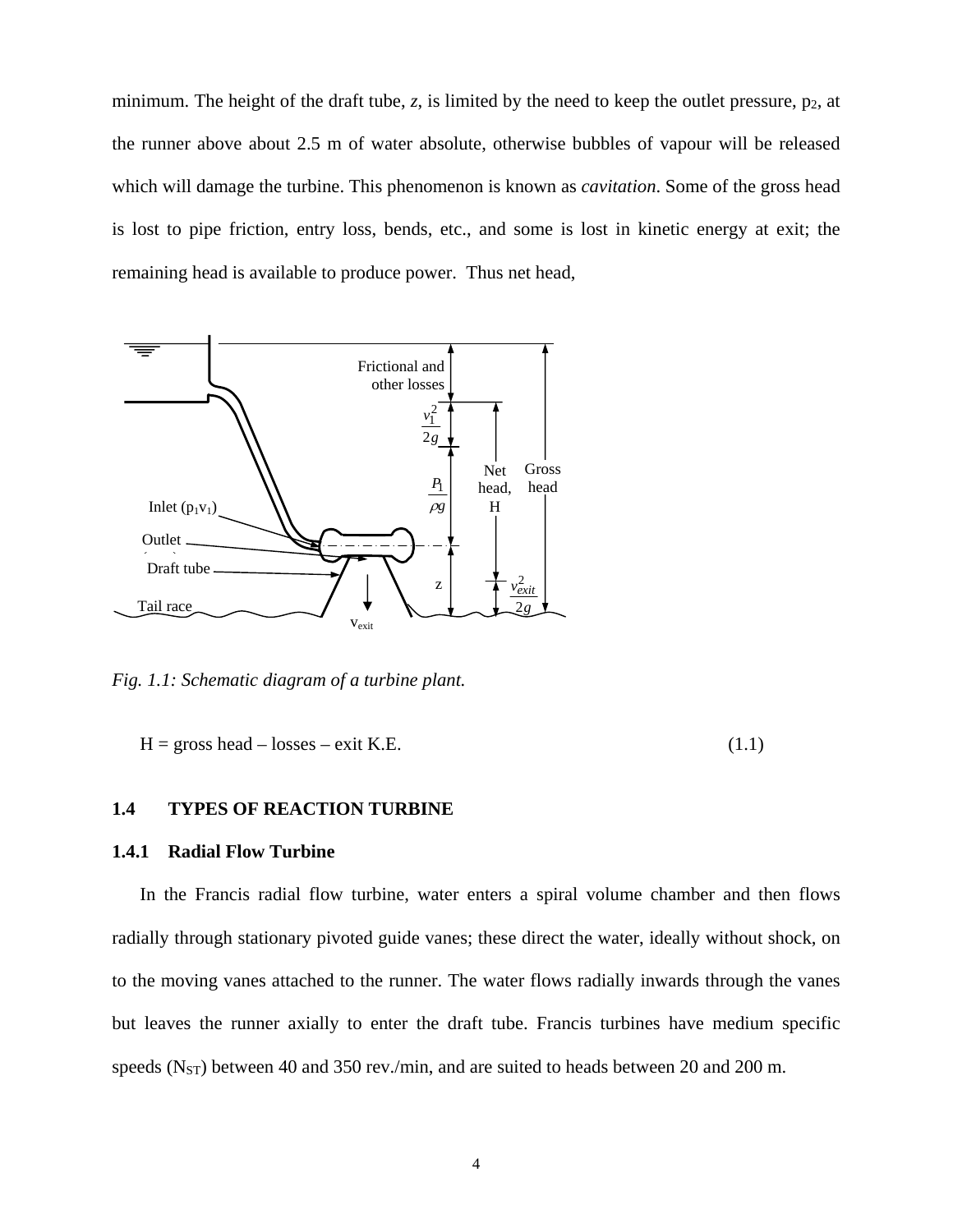#### **1.4.2 Mixed Flow Turbines**

The runner is generally similar to that of the radial flow turbine but is designed to give partly radial and partly axial flow. Fig. 1.2 shows variations in the flow direction for different runners, together with typical specific speeds. The specific speed increases as the flow becomes more axial and less radial.



*Fig. 1.2: Mixed flow turbine.* 

#### **1.4.3 Axial Flow Turbine**

In a Kaplan axial flow or propeller turbine, the water enters a spiral volute chamber and then flows radially through stationary pivoted guide vanes. It is then turned into the axial direction before passing through the runner, which is similar to a propeller. Kaplan turbines have a high specific speed ( $N_{ST}$  = 430 to 750) and are suited to low net heads, i.e. between 3 and 25 m.

# **1.5 PUMPS**

Pumps are devices that impart a pressure increase to a liquid. The pressure rise found in pumps can vary tremendously, and this is a very important design parameter along with the liquid flow rate. This pressure rise can range from simply increasing the elevation of the liquid to increasing the pressure hundreds of atmospheres. Lifting of water from wells and cisterns is the earliest form of pumping. Modern applications are much broader, and these find a wide variety of pumps in use. There are two categories of pumps, viz: centrifugal or reaction pumps, and positive displacement pumps.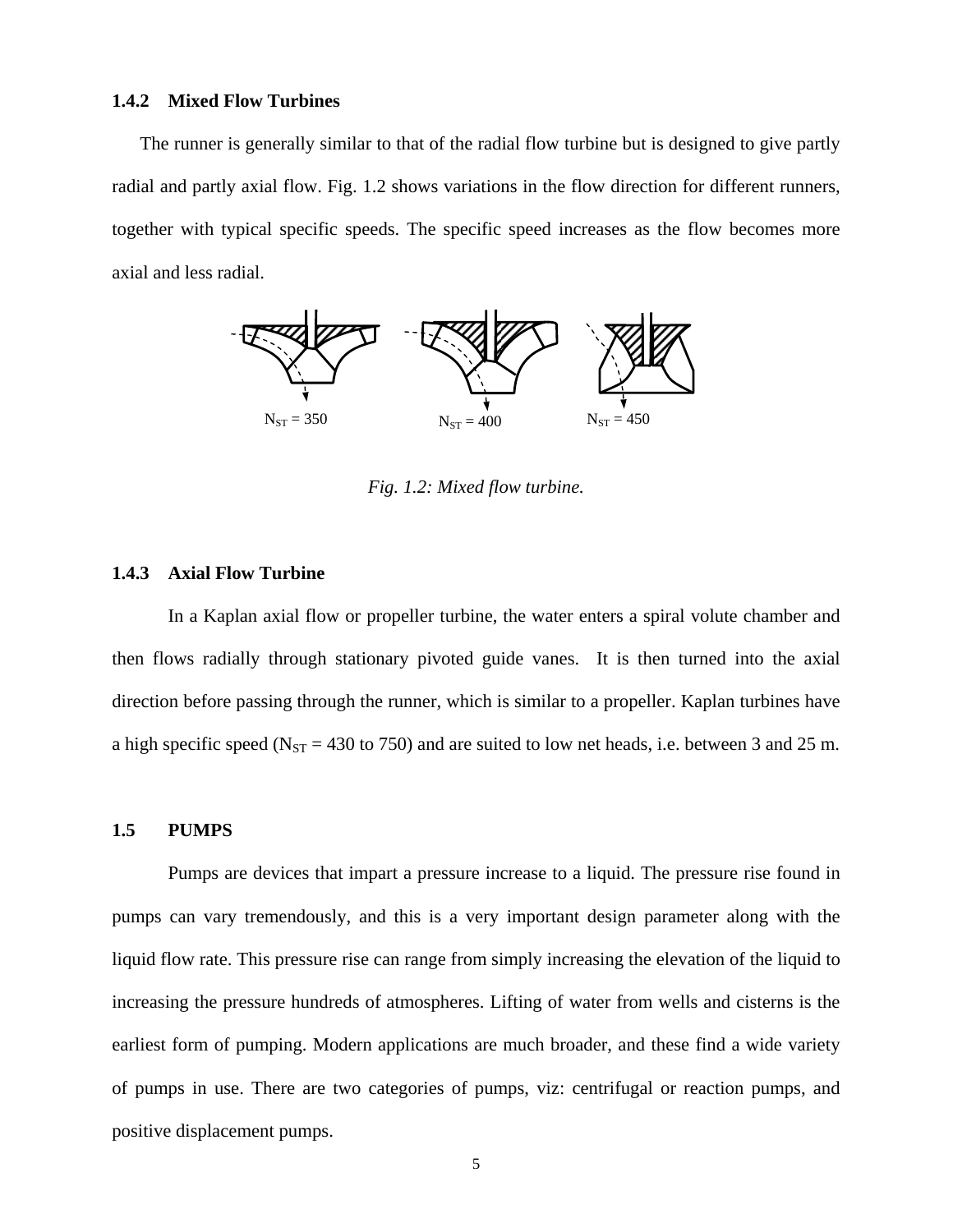#### **1.5.1 Centrifugal and Other Reaction Pumps**

Centrifugal pumps are used in more industrial applications than any other kind of pump. This is primarily because these pumps offer low initial and upkeep costs. Traditionally, pumps of this type have been limited to low-pressure-head applications, but modern pump designs have overcome this problem unless very high pressures are required. Some of the other good characteristics of these types of devices include smooth (non-pulsating) flow and the ability to tolerate non-flow conditions.

The most important parts of the centrifugal pump are the *impeller* and *volute.* An impeller can take on many forms, ranging from essentially a spinning disk to designs with elaborate vanes. Impeller design tends to be somewhat unique to each manufacturer, as well as finding a variety of designs for a variety of applications. This device imparts a radial velocity to the fluid that has entered the pump perpendicular to the impeller. The volute (there may be one or more) performs the function of slowing the fluid and increasing the pressure.

# **1.5.2 Positive Displacement Pumps**

Positive-displacement pumps demonstrate high discharge pressures and low flow rates. Usually, this is accomplished by some type of pulsating device. A piston pump is a classic example of positive displacement machines. Rotary pumps are one type of positive displacement device that do not impart pulsations to the existing flow. Several techniques are available for dealing with pulsating flows, including use of double-acting pumps (usually of the reciprocating type) and installation of pulsation dampeners. Positive-displacement pumps usually require special seals to contain the fluid. Costs are higher both initially and for maintenance compared with other pumps.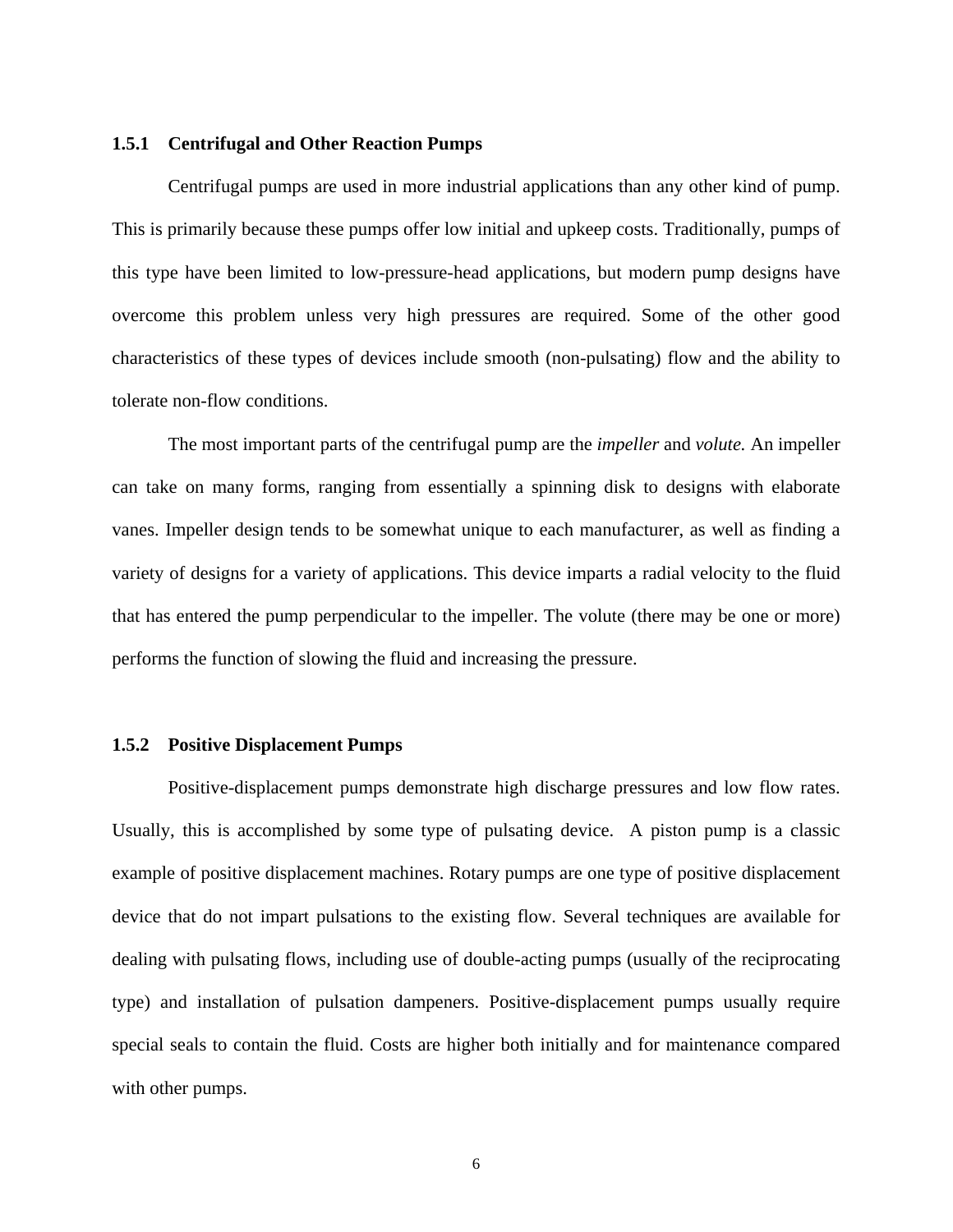#### **1.6 TYPES OF REACTION PUMPS**

#### **1.6.1 Radial Flow Pump**

In the radial flow or centrifugal pump, water enters the impeller (or rotor) eye axially and then flows radially outwards through the blade passages. The specific speed of a centrifugal pump may be up to 100 but when  $N_{SP}$  < 30, a set of diffuser blades is fixed round the rotor to improve efficiency. Centrifugal pumps give relatively high heads with a low flow rate.

In a mixed flow pump, the water enters axially and the passes through an impeller which gives it a partly radial flow at exit. Also, as with turbine, the transition from axial to radial flow is gradual and the specific speed and general performance lie between those for centrifugal and axial flow pumps. Specific speeds range from 100 to 200.

#### **1.6.3 Axial Flow or Propeller Pump**

In the axial flow, water flows axially through a propeller type runner and then through stationary guide vanes. The specific speed of a propeller pump is high ( $N_{SP} > 200$ ) and this design is suitable for cases where a high flow rate with low head is required.

# **1.7 FANS**

Fans are devices that impart air movement due to *rotation of an impeller inside a fixed casing*. Fans find application in many engineering systems. Along with the chillers and boilers, they are the heart of heating, ventilating, and air conditioning (HVAC) systems. Many types of fans are found in *power plants*. Very large fans are used to furnish air to the boiler, as well as to draw or force air through cooling towers and pollution-control equipment. *Electronic cooling* finds applications for small units. Even automobiles have several fans in them. Generally fans are classified according to how the air flows through the impeller. These flows may be *axial* (essentially a propeller in a duct), *radial* (conceptually much like the centrifugal pumps), *mixed*, and *cross*. Mixed-flow fans are so named because both axial and radial flow occurs on the vanes.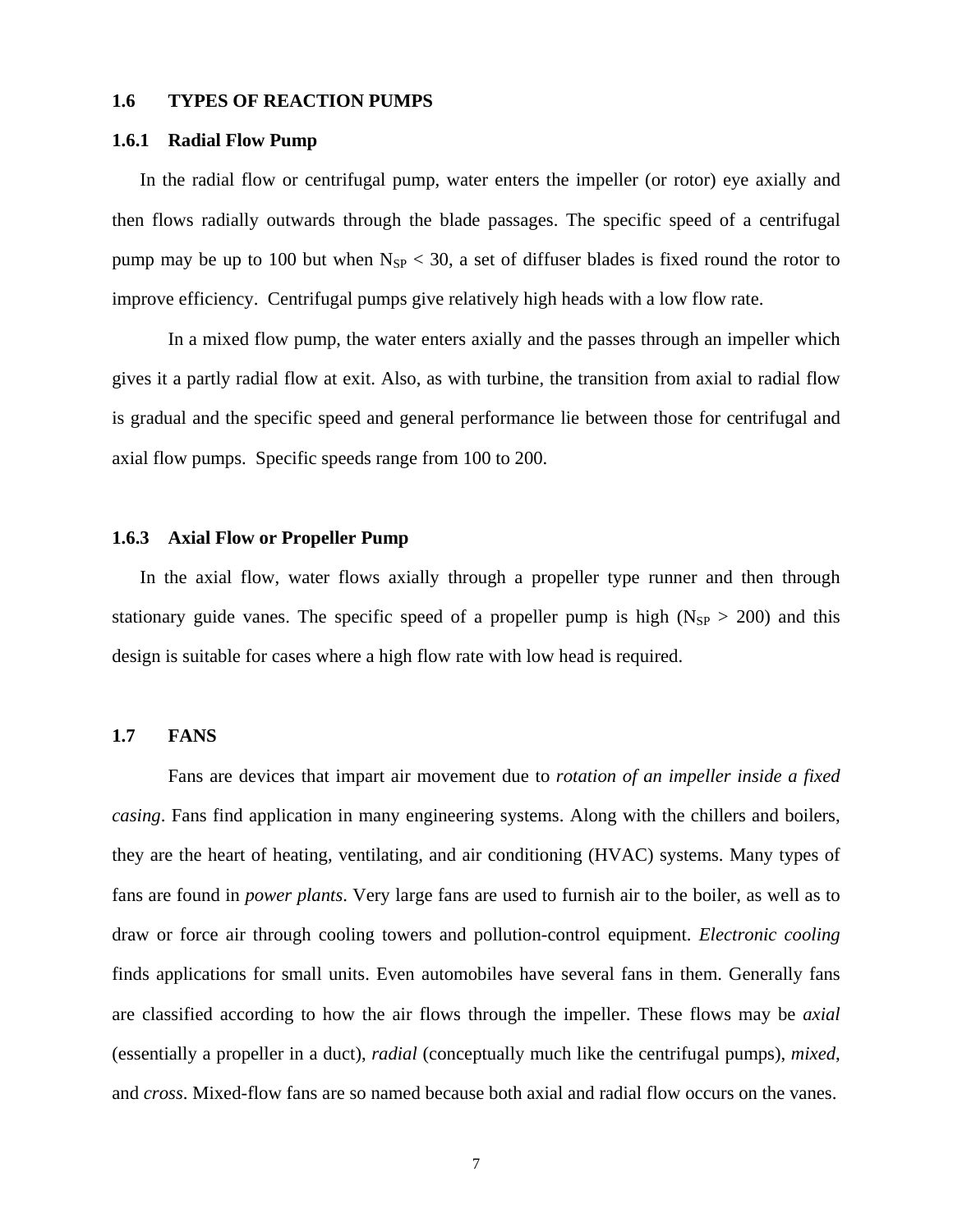#### **CHAPTER TWO**

#### **SPECIFIC SPEED OF FLUID MACHINES**

# **2.1 PERFORMANCE PARAMETERS**

The specific speed of a turbine or a pump is the speed at which a geometrically similar machine would need to run to produce unit output from unit input at maximum efficiency. This speed has a typical value for each different design of machine and is a useful parameter for selecting the optimum type for given performance requirements.

$$
Q \propto N D^3
$$

or 
$$
\frac{Q}{ND^3} = C
$$
 (2.1)

The discharge *Q* is given as:

$$
Q = C_d A \sqrt{2gH} \tag{2.2}
$$

Since A is proportional to  $D^2$ , the discharge equation may be:

$$
\frac{Q}{D^2\sqrt{H}} = C\tag{2.3}
$$

Eliminating *Q* between Eqs. (2.1) and (2.3) gives

$$
\frac{H}{N^2 D^2} = C \tag{2.4}
$$

Equations (2.1 and (2.4) are most useful in determining performance characteristics for a range of geometrically similar turbines or pumps. These parameters are found by experiment for a particular design of machine at the point of maximum efficiency; these will be the same for all similar machines and are given in the following names:

Flow coefficient, or discharge number, 
$$
C_Q = \frac{Q}{ND^3}
$$
 (2.5)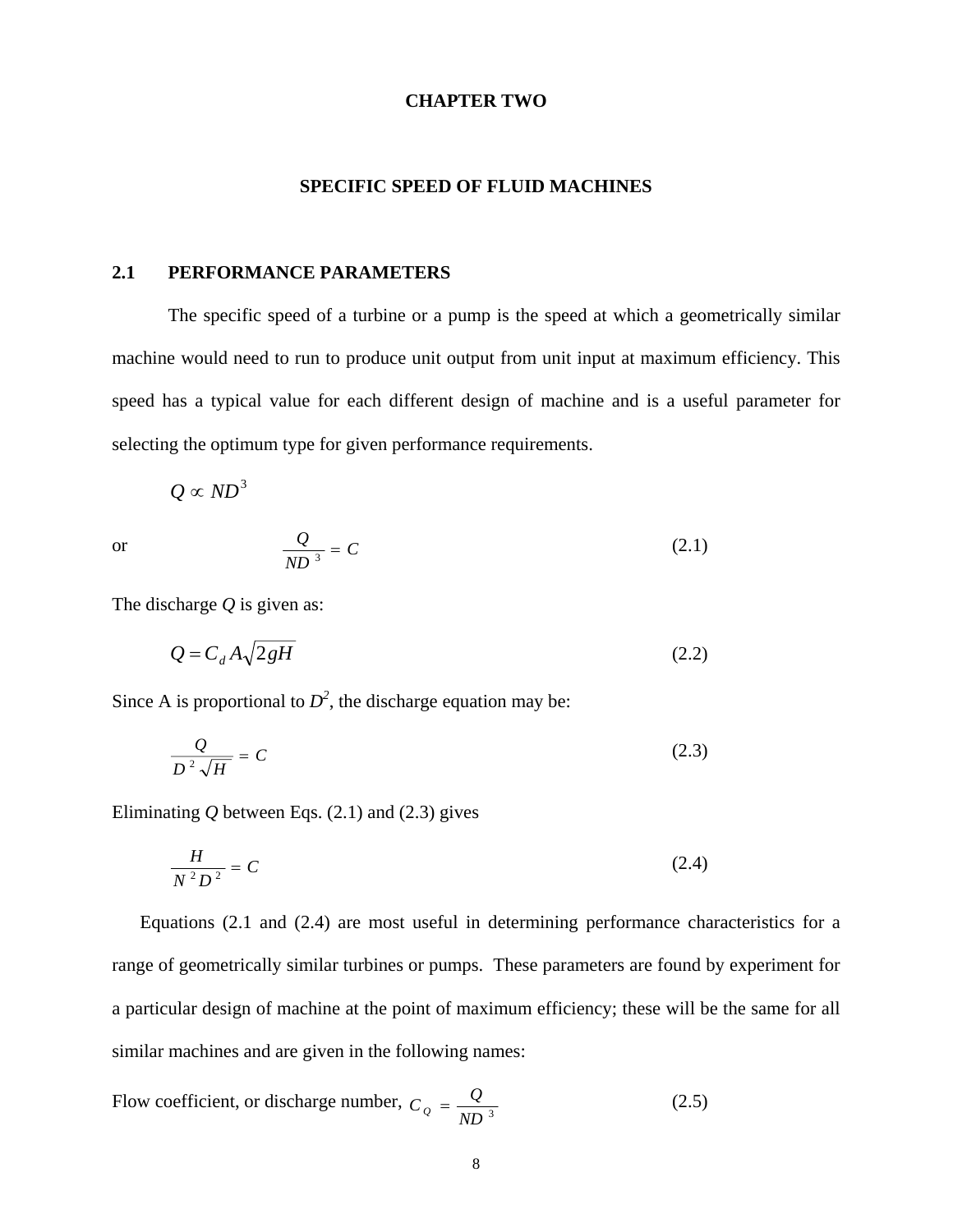Head Coefficient, 
$$
C_H = \frac{gH}{N^2 D^2}
$$
 (2.6)

Power Coefficient, 
$$
C_p = \frac{P}{\rho N^3 D^5}
$$
 (2.7)

The specific speed  $N<sub>S</sub>$  is usually defined differently for a turbine and a pump.

# **2.2 THE SPECIFIC SPEED OF TURBINE**

The specific speed of a turbine  $(N_{ST})$  is defined as the speed at which a similar turbine would generate an output of a unit power under a unit head. Since power is proportional to *QH*,

therefore, 
$$
\frac{P}{QH} = C
$$
 (2.8)

The terms *D* and *Q* may be eliminated from Eqs. (2.4), (2.7) and (2.11) to produce:

$$
\frac{N\sqrt{P}}{H^{\frac{5}{4}}} = C\tag{2.9}
$$

For unit power and unit head the constant of Eq. (2.9) becomes the speed, or the specific speed of a turbine  $(N_{ST})$ , so that,

$$
N_{ST} = \frac{N\sqrt{P}}{H^{\frac{5}{4}}} \tag{2.10}
$$

where P is in kW, *N* is in rev/min, and *H* in m.

# **2.3 THE SPECIFIC SPEED OF PUMP**

The specific speed of a pump  $(N_{SP})$  is defined as the speed at which a similar pump would deliver an output of a unit discharge at a unit head. This is determined by eliminating *D* in Eqs. (2.1) and (2.4) to give:

$$
\frac{N\sqrt{Q}}{H^{\frac{3}{4}}} = C\tag{2.11}
$$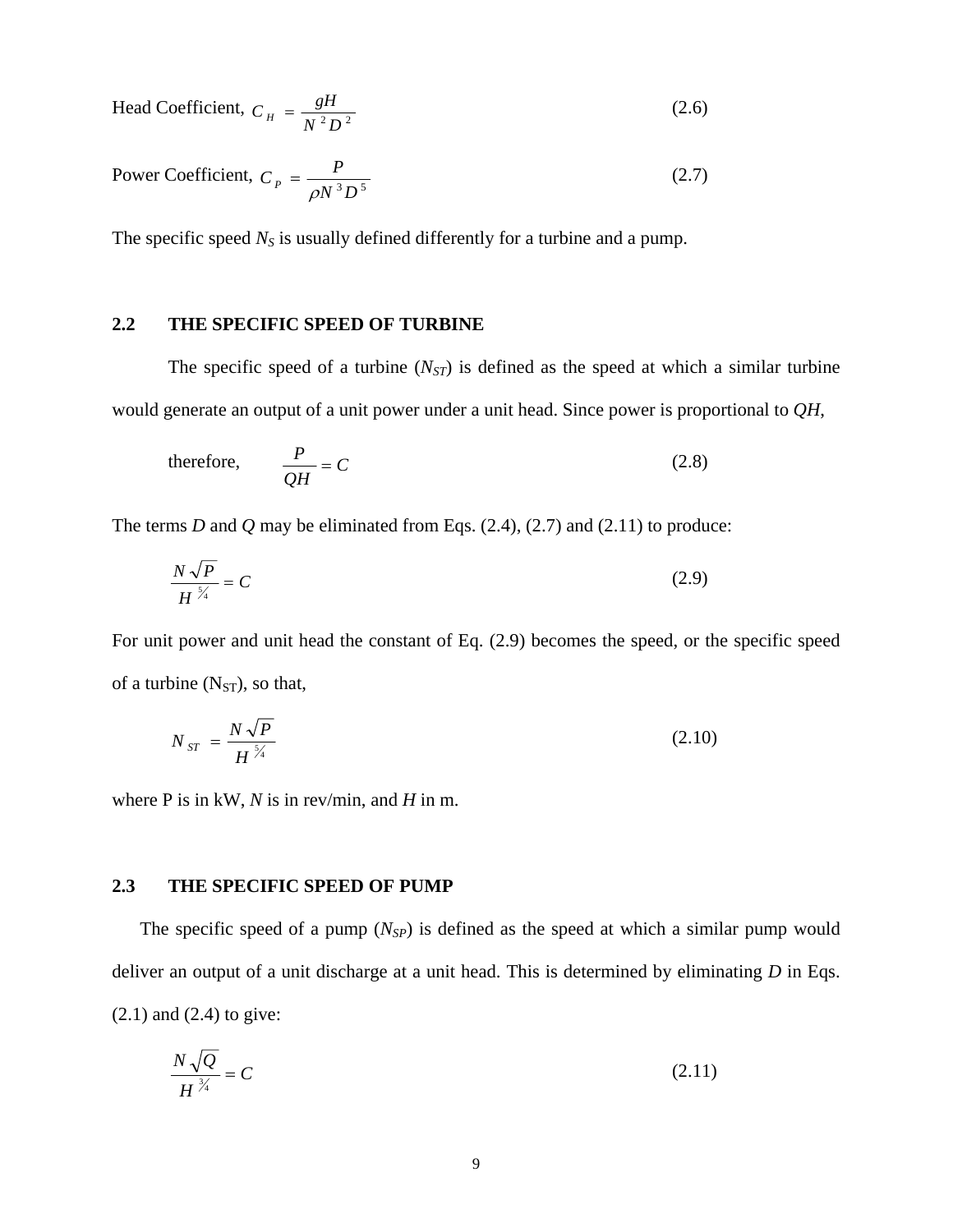By definition of specific speed, the constant is  $N_{SP}$ , the speed of a unit for  $Q = 1$  m<sup>3</sup>/s and  $H = 1$ m is:

$$
N_{SP} = \frac{N\sqrt{Q}}{H^{\frac{3}{4}}} \tag{2.12}
$$

where, Q in  $m^3$ /s, N is in rev/min, and H in m. The specific speed of a unit required for a given discharge and head can be estimated from Eqs (2.10) and (2.12).

# **QUESTION**

Francis turbine is required to develop about 4.5 MW at maximum efficiency when running at 110 rev/min with a head of 14 m. A scale model is tested with a head of 3.7 m and at maximum efficiency, the speed was 210 rev/min, the flow rate was 1.45  $\text{m}^3\text{/s}$  and the power output was 44.25 kW. Determine: (i) the ratio of sizes of turbine and model, (ii) the specific speed, (iii) the flow rate required through the turbine, (iv) the turbine power output, and (v) the turbine efficiency.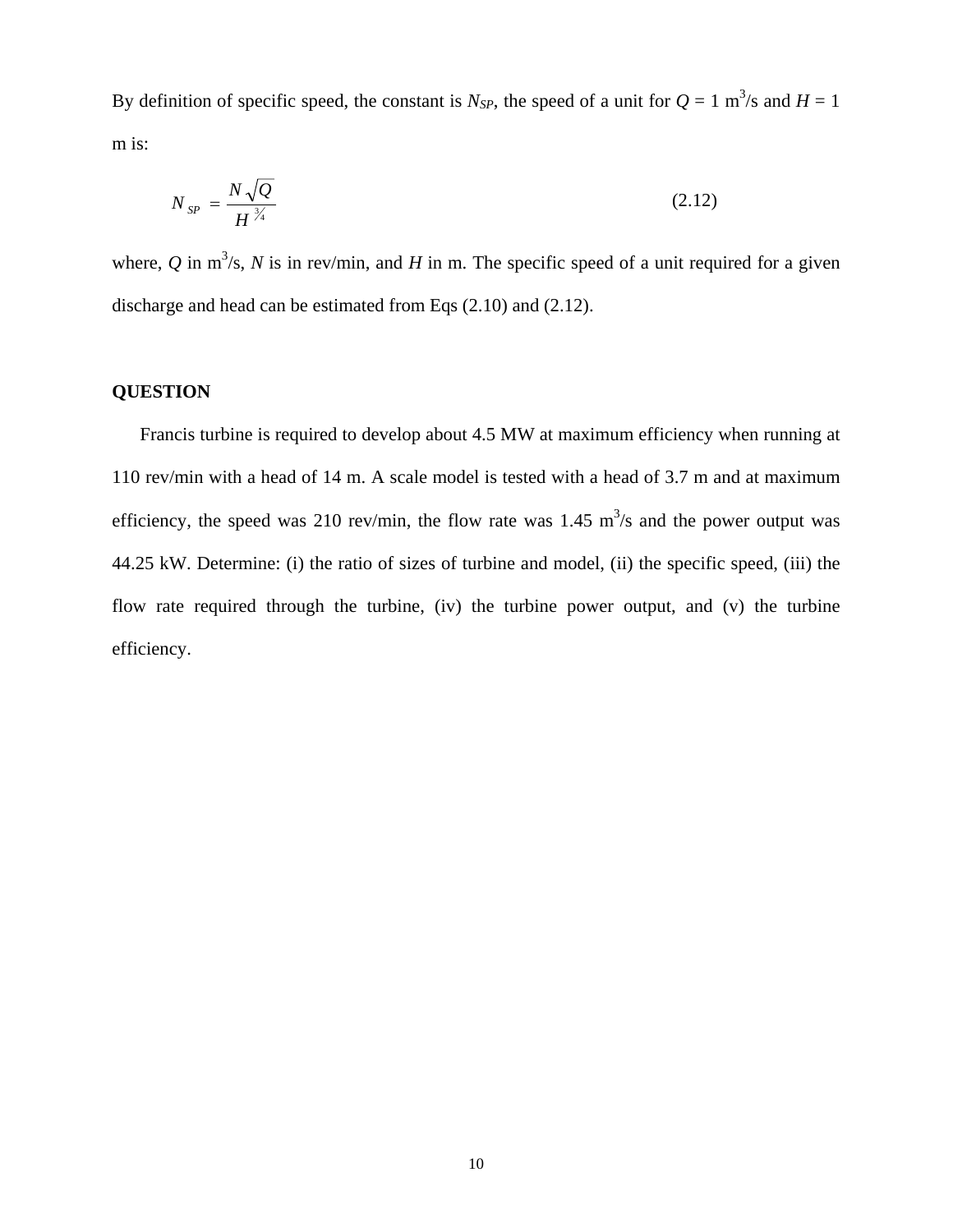#### **CHAPTER THREE**

#### **THEORY OF FLUID MACHINES**

# **3.1 INTRODUCTION**

Turbines extract useful work from fluid energy; and pumps, blowers, and turbocompressors add energy to fluids by means of a runner consisting of vanes rigidly attached to a shaft. Since the only displacement of the vanes is in the tangential direction work is done by the displacement of the tangential components of force on the runner. The radial components of force on the runner have no displacement in a radial direction and hence can done work.

#### **3.2 HEAD AND ENERGY RELATIONS**

For no losses the power available from a turbine is Power =  $Q\Delta P = \rho g QH$ , in which *H* is the head on the runner, since  $\rho gQ$  is the weight per unit time and *H* the potential energy for unit weight. Similarly, a pump runner produces work  $\rho g O H$ , in which *H* is the pump head. The power exchange is:

$$
T\omega = \rho g Q H \tag{3.1}
$$

The pump head is given as:

$$
H = \frac{u_2 V_{u2} - u_1 V_{u1}}{g} \tag{3.2}
$$

For turbines the sign is reversed in Eq. (3.4). For pumps the actual head *Hap* produced is:

$$
H_{ap} = \eta_h H = H - H_L \tag{3.3}
$$

and for turbines the actual head  $H_{aT}$  is:

$$
H_{ap} = H/\eta_h = H + H_L \tag{3.4}
$$

where  $\eta_h$  is the hydraulic efficiency of the machine and  $H_L$  represents all the internal fluid losses in the machine. The overall efficiency of the machines is further reduced by: (i) bearing friction,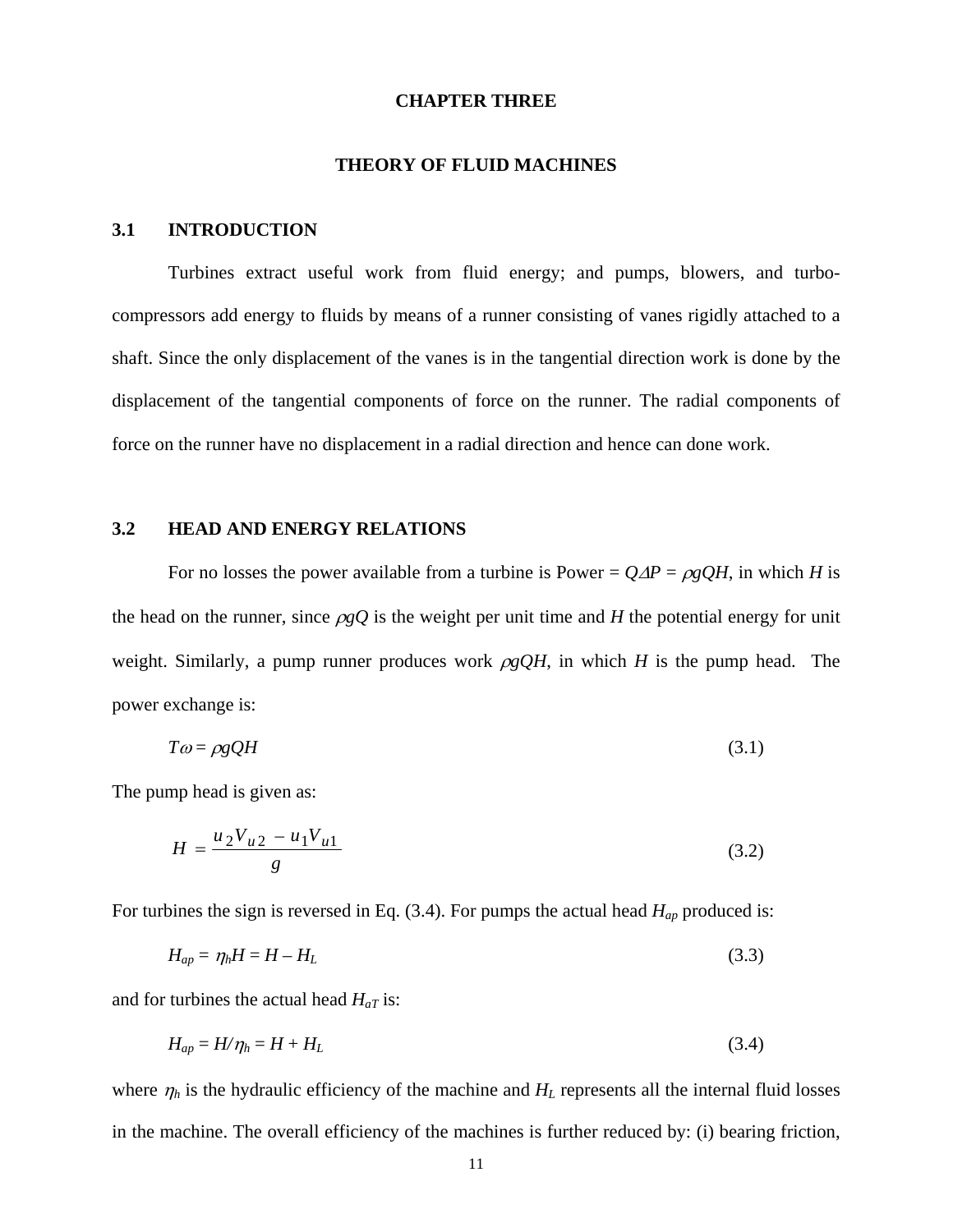(ii) friction caused by fluid between runner and housing, and (iii) by leakage or flow that passes round the runner without going through it. These losses do not affect the head relations. Pumps are generally so designed that the angular momentum of fluid entering the runner (impeller) is zero. Then

$$
H = \frac{u_2 V_2 \cos \alpha_2}{g} \tag{3.5}
$$

Turbines are so designed that the angular momentum is zero at the exit section of the runner for conditions at best efficiency; hence,

$$
H = \frac{u_1 V_1 \cos \alpha_1}{g} \tag{3.6}
$$

# **QUESTION**

A centrifugal pump with a 700 mm diameter impeller runs at 1800 rev/min. The water enters without whirl, and  $\alpha_2 = 60^\circ$ . The actual head produced by the pump is 17 m. Calculate the theoretical head and the hydraulic efficiency when  $V_2 = 6$  m/s.

#### **3.3 REACTION TURBINES**

In the reaction turbine a portion of the energy of the fluid is converted into kinetic energy by the fluids passing through adjustable gates before entering the runner, and the remainder of the conversion takes place through the runner. All passages are filled with liquid, including the passage (draft tube) from the runner to the downstream liquid surface. The static fluid pressure occurs on both sides of the vanes and hence does no work. The work done is entirely due to the conversion to kinetic energy.

The reaction turbine is quite different from the impulse turbine. In an impulse turbine all the available energy of the fluid is converted into kinetic energy by a nozzle that forms a free jet. The energy is then taken from the jet by suitable flow through moving vanes. The vanes are partly filled, with the jet open to the atmosphere throughout its travel through the runner.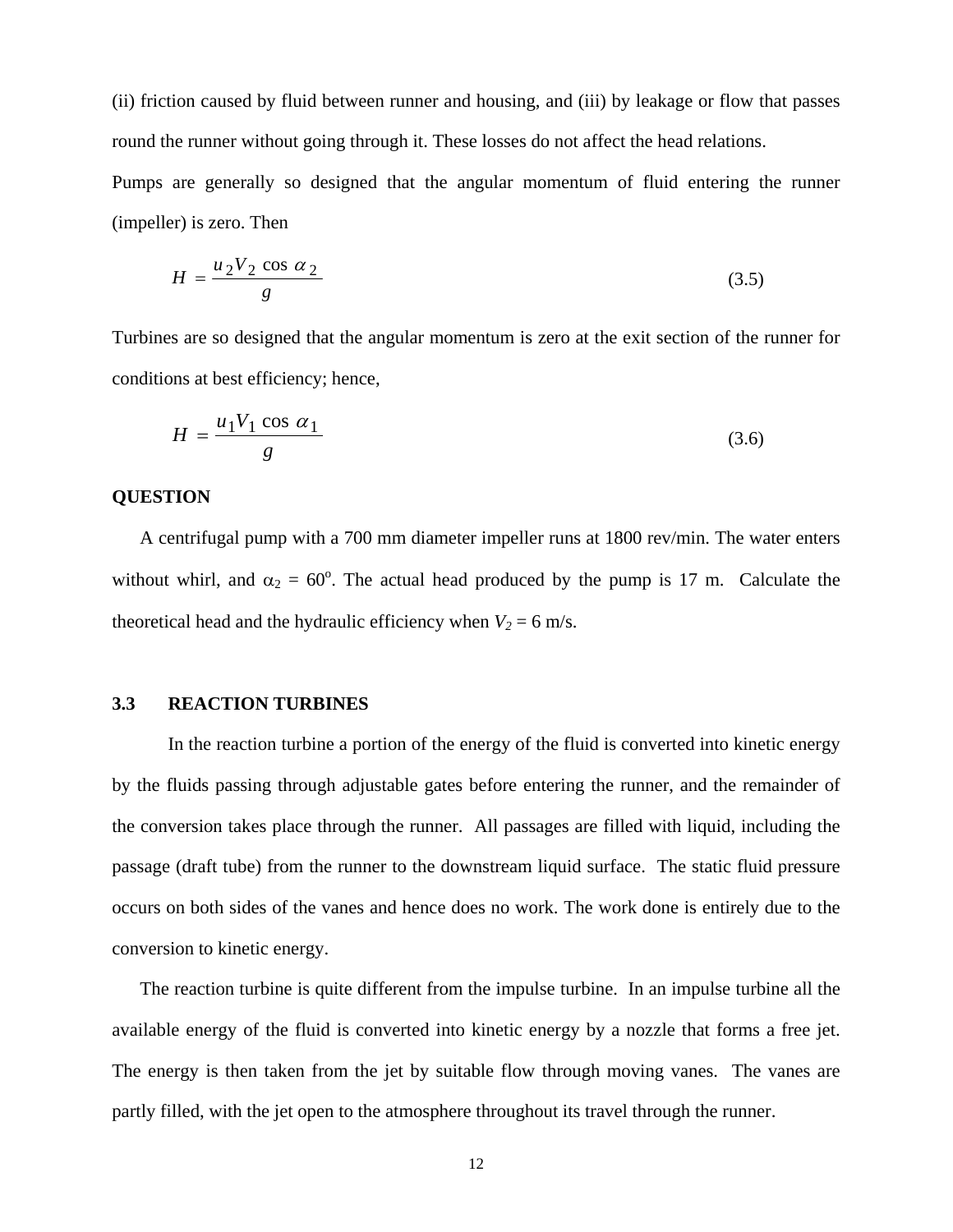In contrast, in the reaction turbine the kinetic energy is appreciable as the fluid leaves the runner and enters the draft tube. The function of the draft tube is to reconvert the kinetic energy to flow energy by a gradual expansion of the flow cross-section. Application of the energy equation between the two ends of the draft tube shows that the action of the tube is to reduce the pressure at its upstream end to less than atmospheric pressure, therefore, increasing the effective head across the runner to the difference in elevation between head water and tail water, which reduce losses.

By referring to Fig. 3.2, applying the Bernoulli's equation;

$$
z_1 + \frac{v_1^2}{2g} + \frac{p_1}{\rho g} = z_2 + \frac{v_2^2}{2g} + \frac{p_2}{\rho g} + \text{losses}
$$
 (3.7)

Therefore, the energy equation from (1) to (2) yields:

$$
z + \frac{v_1^2}{2g} + \frac{p_1}{\rho g} = 0 + 0 + 0 + \text{losses}
$$

The losses include the expansion loss, friction, and velocity head loss at the exit from the draft tube, all of which are quite small;

hence, 
$$
\frac{p_1}{\rho g} = -z - \frac{v_1^2}{2g} + \text{losses}
$$
 (3.8)

Equation (3.8) shows that considerable vacuum is produced at section (1), which effectively increase the head across the turbine runner. If power input to the turbine  $(P_{in}) = \rho g H Q$  and efficiency  $(\eta)$  is the ratio of power output to power input, therefore, power output

$$
(P_{out}) = \eta(\rho g H Q). \tag{3.9}
$$

# **QUESTION**

A turbine has a velocity of 6 m/s at the entrance to the draft tube and a velocity of 1.2 m/s at the exit. For friction losses of 0.1 m and tail water 5 m below the entrance to the draft tube, find the pressure head at the entrance.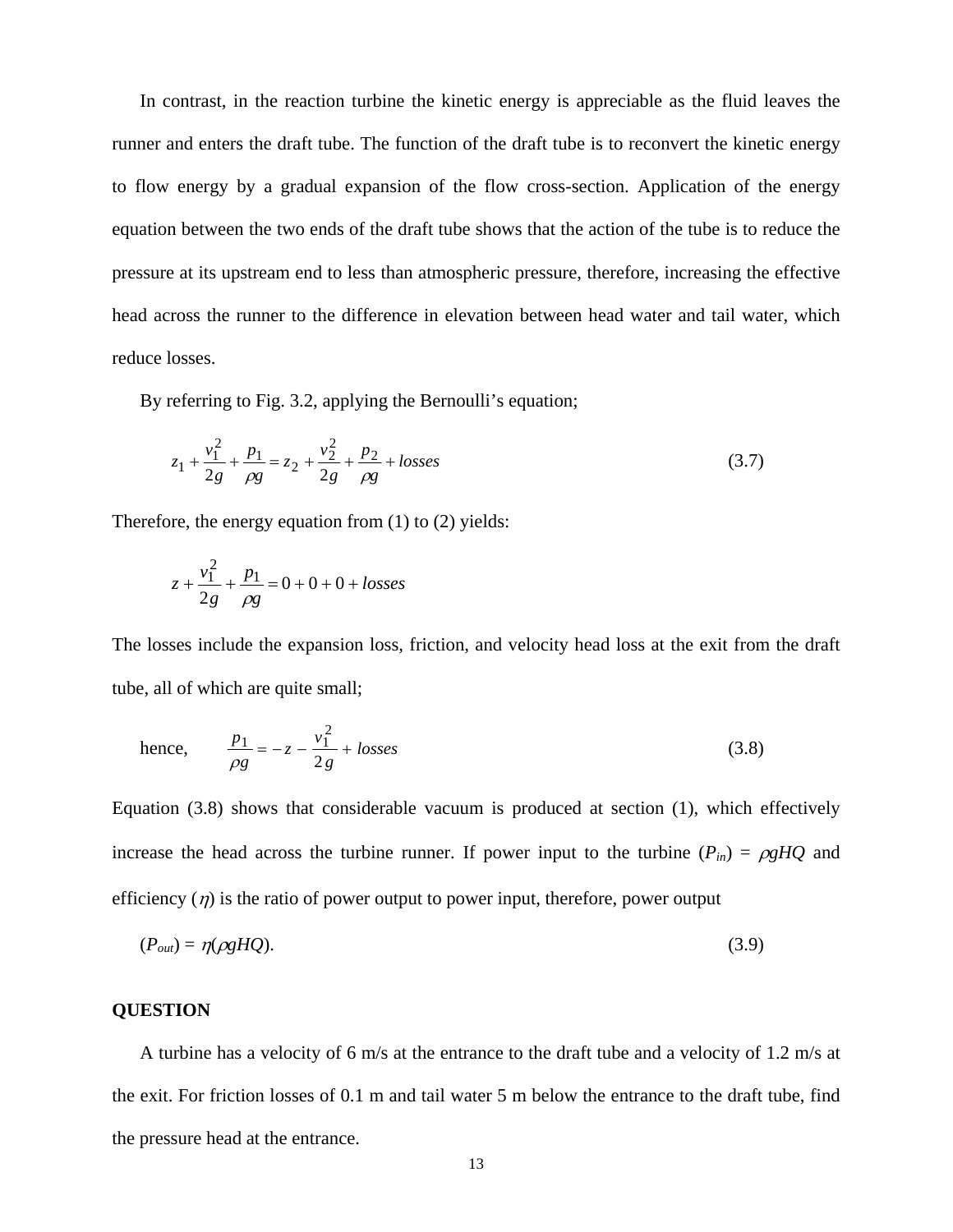#### **3.4 IMPULSE TURBINE.**

 In the impulse turbine, such as the Pelton wheel (Fig. 3.3) the energy of the fluid supplied to the machine is converted by one or more nozzles into kinetic energy. The jet strikes a series of buckets on the circumference of the wheel and is turned through an angle  $\theta$  (usually 165<sup>o</sup>) thus producing a force on the bucket and a torque on the wheel. The interior of the casing of the Pelton wheel is at atmospheric pressure and is not filled with water. The wheel must be placed above tail water level so that the water leaving the buckets falls clear of the wheel.



*Fig. 3.3: Pelton wheel turbine.* 

# **The Power Developed and Hydraulic efficiency of Pelton Wheel.**

Fig. 3.4 shows the inlet and outlet velocity triangles.



Outlet velocity triangle

*Fig. 3.4: Inlet and outlet velocity triangles.*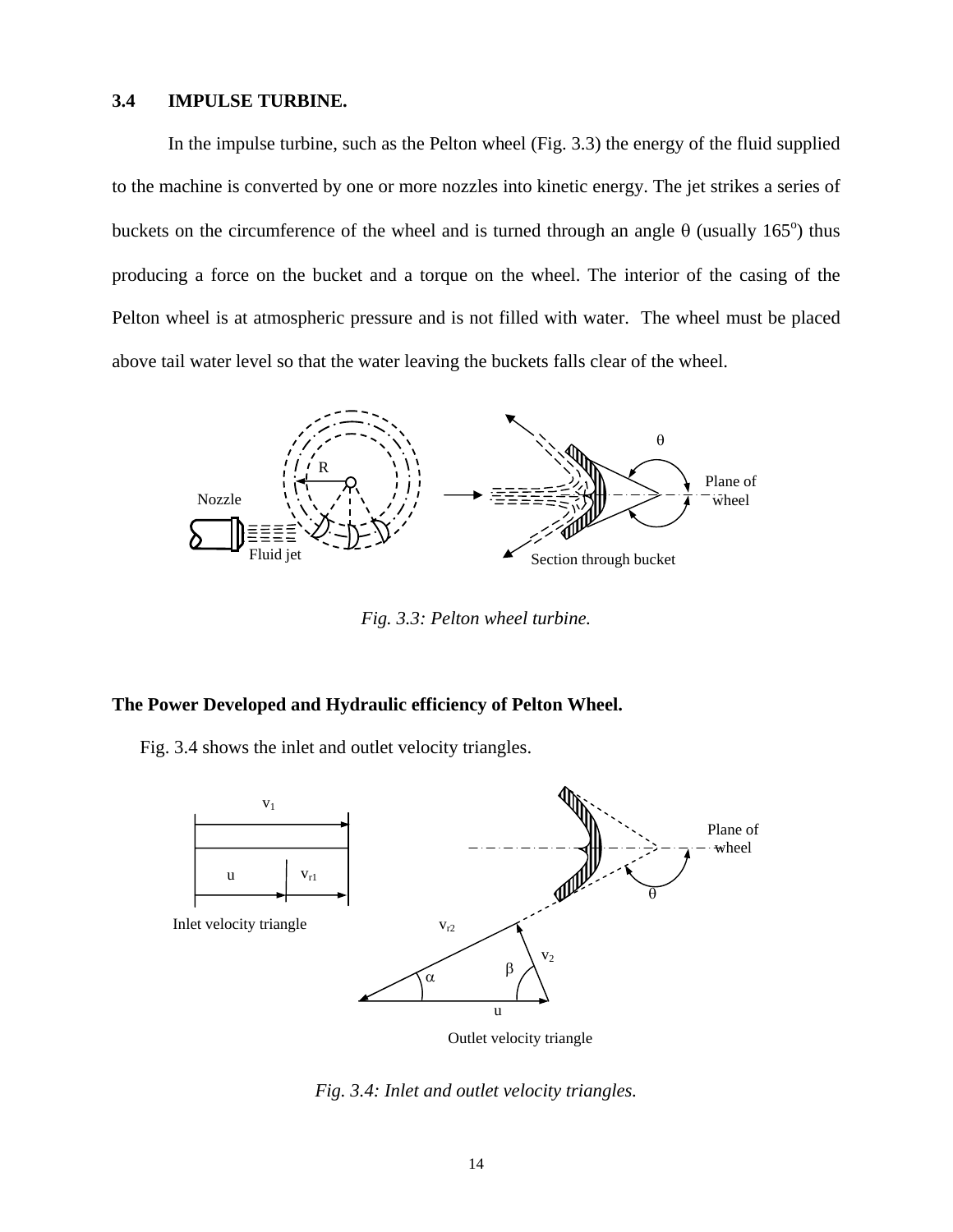| If | $H$ and $H$      | $=$ | head at the nozzle                                |
|----|------------------|-----|---------------------------------------------------|
|    | $v_I$            | $=$ | absolute velocity of jet and entry to the bucket  |
|    | $\boldsymbol{u}$ | $=$ | mean bucket speed                                 |
|    | $v_{rl}$         |     | velocity of jet relative to bucket at entry       |
|    |                  | $=$ | $v_1 - u$ from the inlet triangle                 |
|    | v <sub>2</sub>   |     | absolute velocity of the water leaving the bucket |
|    | $v_{r2}$         |     | relative velocity of water leaving bucket         |
|    |                  |     | volume of water deflected per second.             |

Force exerted on bucket, *F*, is the rate of change of momentum of water in the plane of the wheel, therefore,

$$
F = \dot{m} \Delta v \tag{3.14}
$$

where,  $\dot{m}$  = mass of water deflected per second =  $\rho Q$  (kg/s)

<sup>Δ</sup>*v* = change of velocity in direction of motion of bucket.

Initial absolute velocity of water indirection of bucket is  $v_1$  and the component of final absolute velocity in this direction is  $v_2 \cos \beta$ . Change of absolute velocity in this direction,  $\Delta v = v_1$  – *v2*cosβ. Therefore,

$$
F = \rho Q(v_1 - v_2 \cos \beta) \tag{3.15}
$$

From the outlet velocity triangle

 $v_2 \cos \beta = u - v_{r2} \cos \alpha = u - v_{r2} \cos(180 - \theta)$ 

where  $\theta$  is the deflection angle. If there is no friction on the surface of the bucket the water enters and leaves with the same relative velocity so that  $v_{r2} = v_{r1} = v_1 - u$  and

$$
v_2 \cos \beta = u - (v_1 - u) \cos(180 - \theta)
$$
\n(3.16)

Force exerted on bucket, Eq. (3.15) becomes

*F* =  $\rho Q \{ v_1 - [u - (v_1 - u)\cos(180 - \theta)] \}$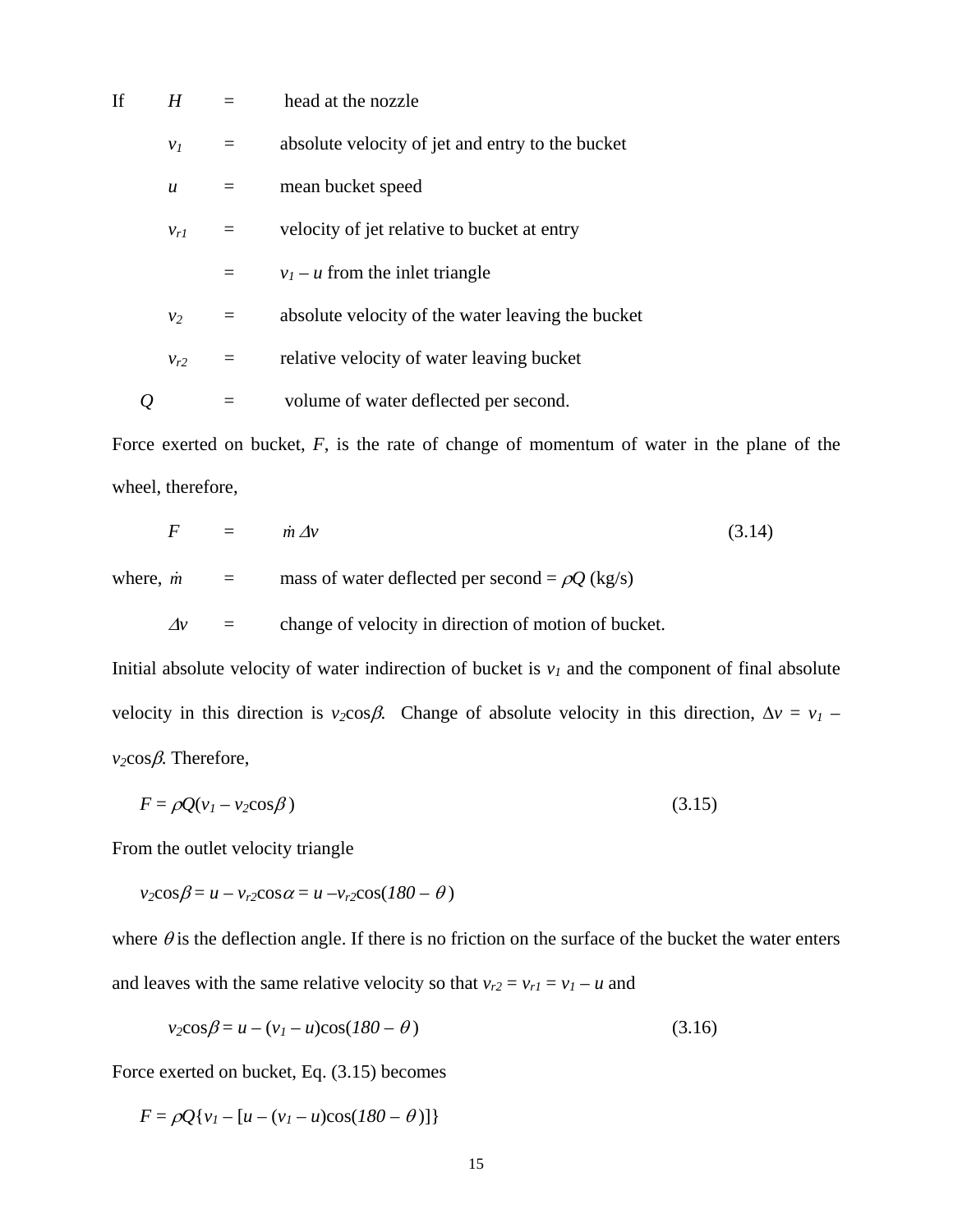$$
F = \rho Q(v_1 - u)[1 + \cos(180 - \theta)]
$$
\n(3.17)

Power developed = work done per second

 $=$  (Force on bucket) x (bucket speed)

$$
\therefore P_{dev} = \rho Qu(v_1 - u)[1 + \cos(180 - \theta)] \tag{3.18}
$$

Power supplied to the nozzle  $=$  (weight per sec.) x (head at nozzle)

$$
P_{sup} = \rho g Q H \tag{3.19}
$$

Hydraulic efficiency,  $\eta_h = \frac{power \ output}{power \ supplied}$ 

$$
\eta_h = \frac{\rho Q u (v_I - u)[1 + \cos(180 - \theta)]}{\rho g Q H}
$$
  

$$
\eta_h = (u/gH)(v_I - u)[1 + \cos(180 - \theta)]
$$
 (3.20)

# **QUESTION**

A Pelton wheel is supplied with water under a head 30 m at a rate of 41 m<sup>3</sup>/min. The buckets deflect the jet through an angle of  $160^{\circ}$  and the mean bucket speed is 12 m/s. Calculate the power and the hydraulic efficiency of the machine.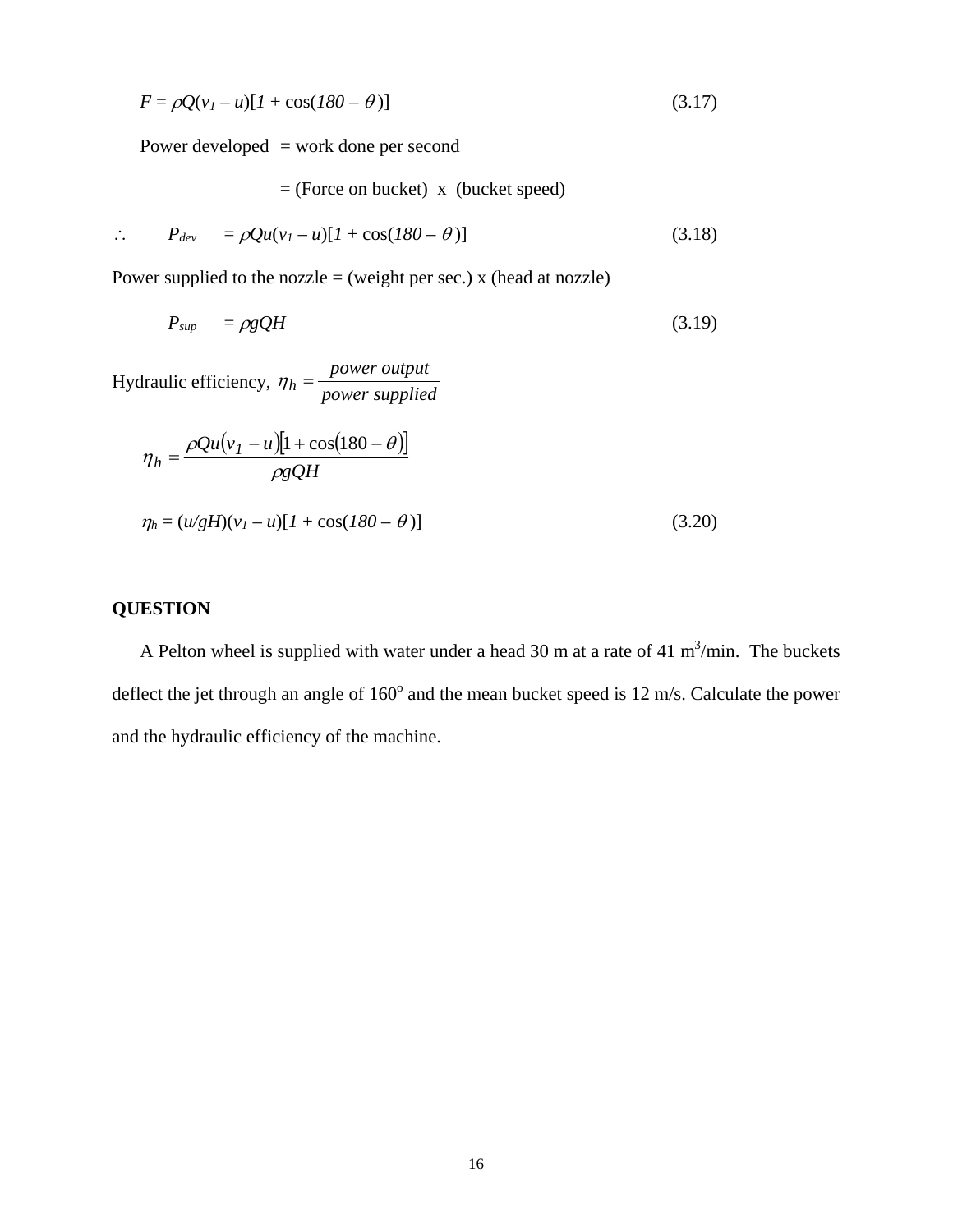#### **CHAPTER FOUR**

#### **CENTRIFUGAL PUMPS**

## **4.1 INTRODUCTION**

The centrifugal pump is one of the most common types of fluid machine and it consists essentially of a runner or impeller which carries a number of backward curved vanes and rotates in a casing (Fig. 4.1). Liquid enters the pump at the centre and work is done on it as it passes centrifugally outwards so that it leaves the impeller with high velocity and increased pressure. In the casing, part of the kinetic energy of the fluid is converted into pressure energy as the flow passes to the delivery pipe. Fig. 4.1 shows a volute casing which increases in area towards the delivery thus reducing the velocity of the liquid and increasing the pressure to overcome the delivery head. This type of casing has a low efficiency as there is a large loss of energy in eddies.



*Fig. 4.1: Centrifugal pump*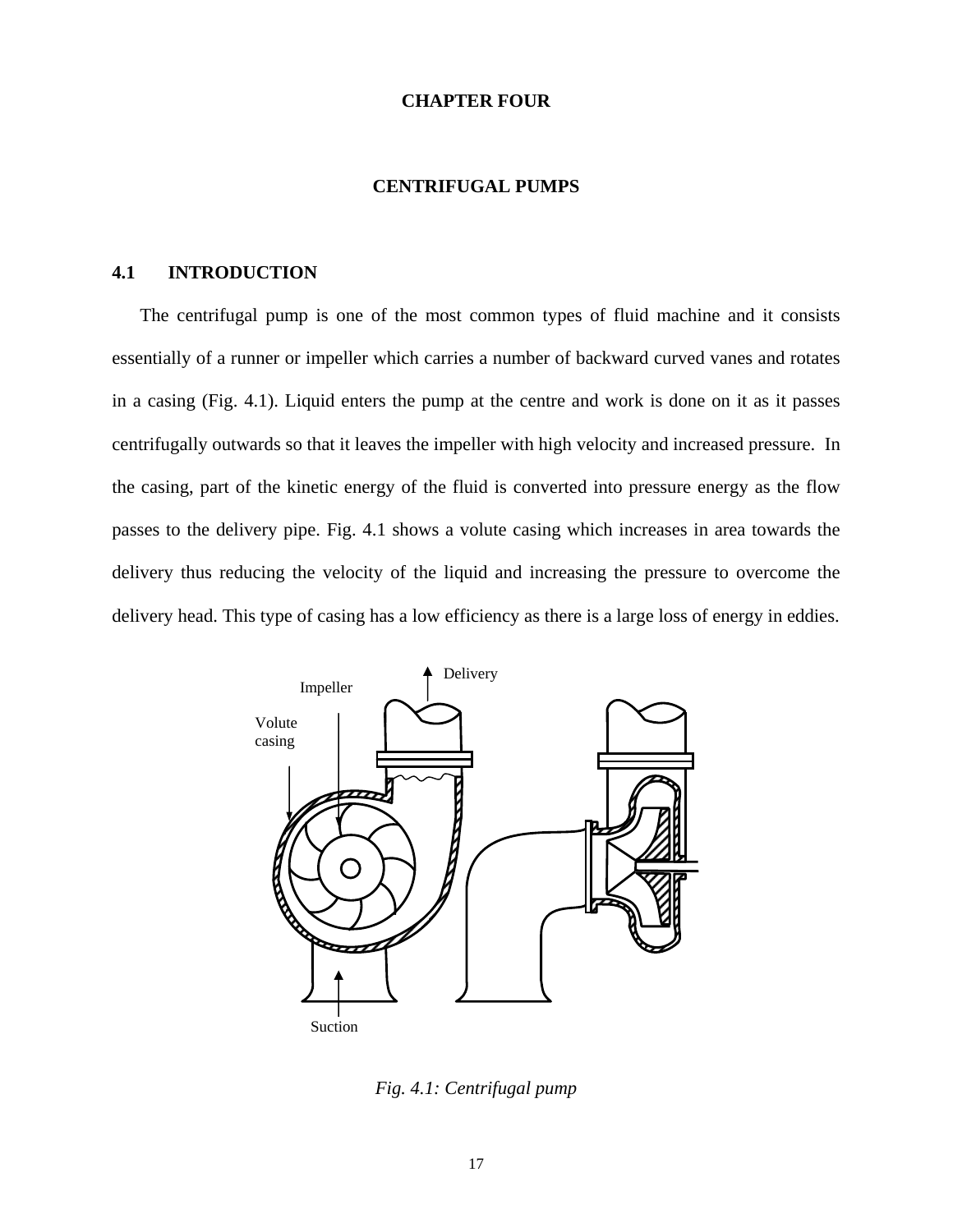#### **4.2 THEORETICAL HEAD DISCHARGE**

The momentum equation is used to determine the force on a curved blade and this forms the basis of the action of a turbomachine. It is common to resolve the absolute velocity of the water into components in the radial, tangential and axial direction; the force in any direction then derives from the change in momentum in that direction. The velocity component tangential to the rotor circumference is that which gives rise to the torque and power and is therefore the most important force considered in turbo machine analysis. In this analysis, the following notation is used:

| $V_1$ and $V_2$                                   | $=$ | absolute velocity at inlet and outlet, respectively   |  |  |  |
|---------------------------------------------------|-----|-------------------------------------------------------|--|--|--|
| $u_1$ and $u_2$                                   | $=$ | relative velocity at inlet and outlet, respectively   |  |  |  |
| $v_1$ and $v_2$                                   |     | tangential velocity at inlet and outlet, respectively |  |  |  |
| $v_{w1}$ and $v_{w2}$                             | $=$ | velocity of whirl at inlet and outlet, respectively   |  |  |  |
| $v_{r1}$ and $v_{r2}$                             | $=$ | radial velocity at inlet and outlet, respectively     |  |  |  |
| where $v_1 = \omega r_1$ and $v_2 = \omega r_2$ . |     |                                                       |  |  |  |

Figure 4.2 shows the relative velocity triangles at inlet and outlet of a typical blade of a radial flow (outward) pump impeller. The directions of  $u_1$  and  $u_2$  are tangential to the blade tips for smooth flow; the directions of  $v_1$  and  $v_2$  are tangential to the impeller circumference at the blade tips. The torque about the shaft axis, exerted on the water, is given by the rate of change of the angular momentum of the water about that axis. Momentum of water at inlet per second is equal to the product of the mass of water per second and the tangential velocity  $(v_{wl})$ .

Therefore, Momentum of water at inlet/sec = 
$$
\rho Q x v_{wI}
$$
 (4.1)  
Moment of momentum (or angular momentum) of water/sec =  $\rho Q v_{wI} r_I$  (4.2)

similarly angular momentum of water/sec at outlet =  $\rho Qv_{w2}.r_2$  (4.3)

∴ torque = change of angular momentum/sec.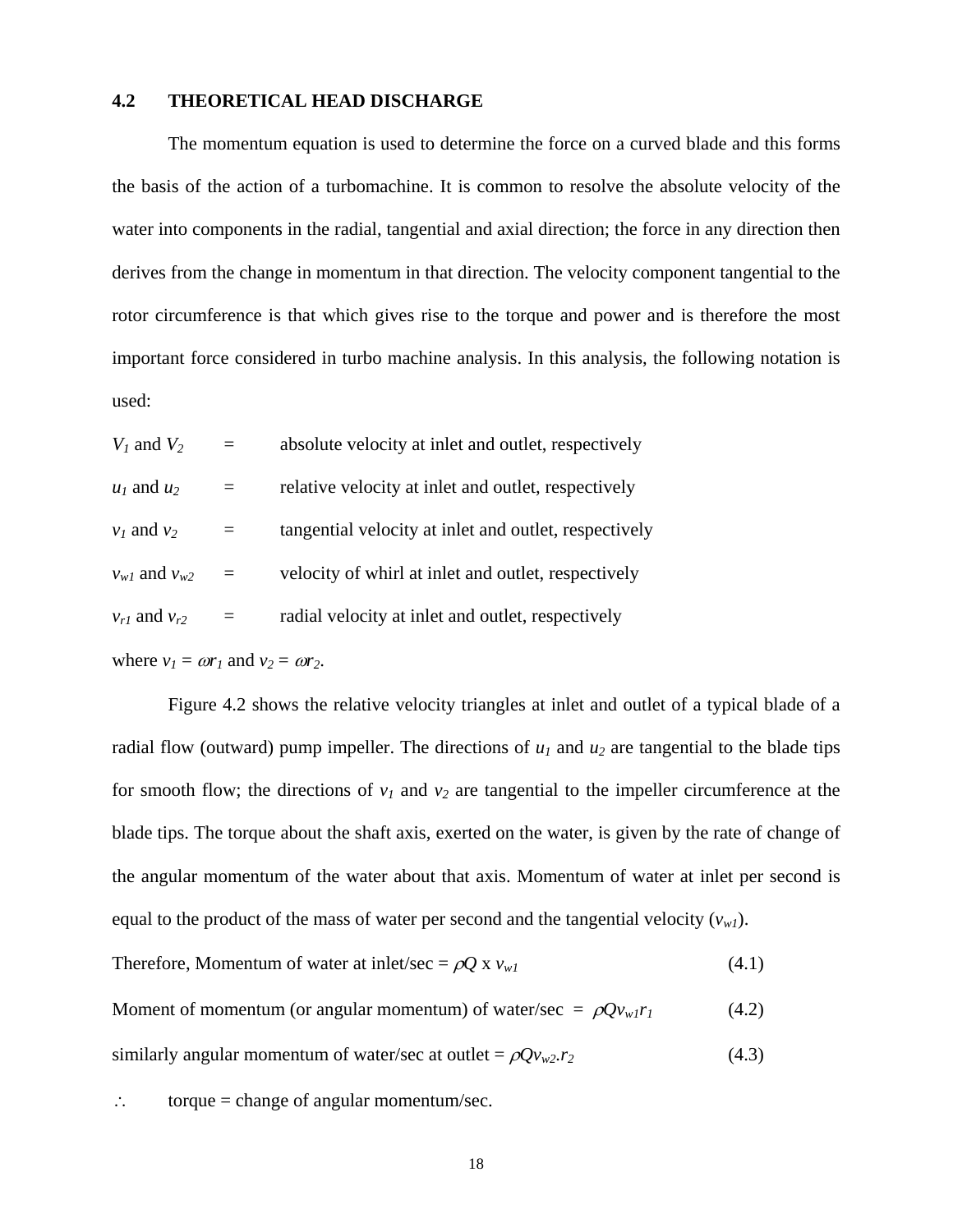

*Fig. 4.2: Relative velocity triangles at inlet and outlet.* 

The power input,  $P = T\omega = \rho Q(v_{w2}r_2 - v_{w1}r_1)\omega$ 

But  $\omega r_1 = v_1$  and  $\omega r_2 = v_2$ 

$$
\therefore \qquad P = \rho Q(v_{w2}v_2 - v_{w1}v_1) \tag{4.5}
$$

Equation (4.5) represents the energy input per second but in pump analysis, it is often more convenient to work in terms of the head produced, rather than the power. The head *H* represents the energy per unit weight.

Power, 
$$
P = \rho g Q H
$$
 or  $H = P/(\rho g Q)$  (4.6)

Substituting Eq.(4.5) in Eq. (4.6) we have:

$$
H = \frac{\rho Q (v_{w2}v_2 - v_{w1}v_1)}{\rho g Q} = \frac{v_{w2}v_2 - v_{w1}v_1}{g}
$$
(4.7)

Equation (4.7) represents the Euler head.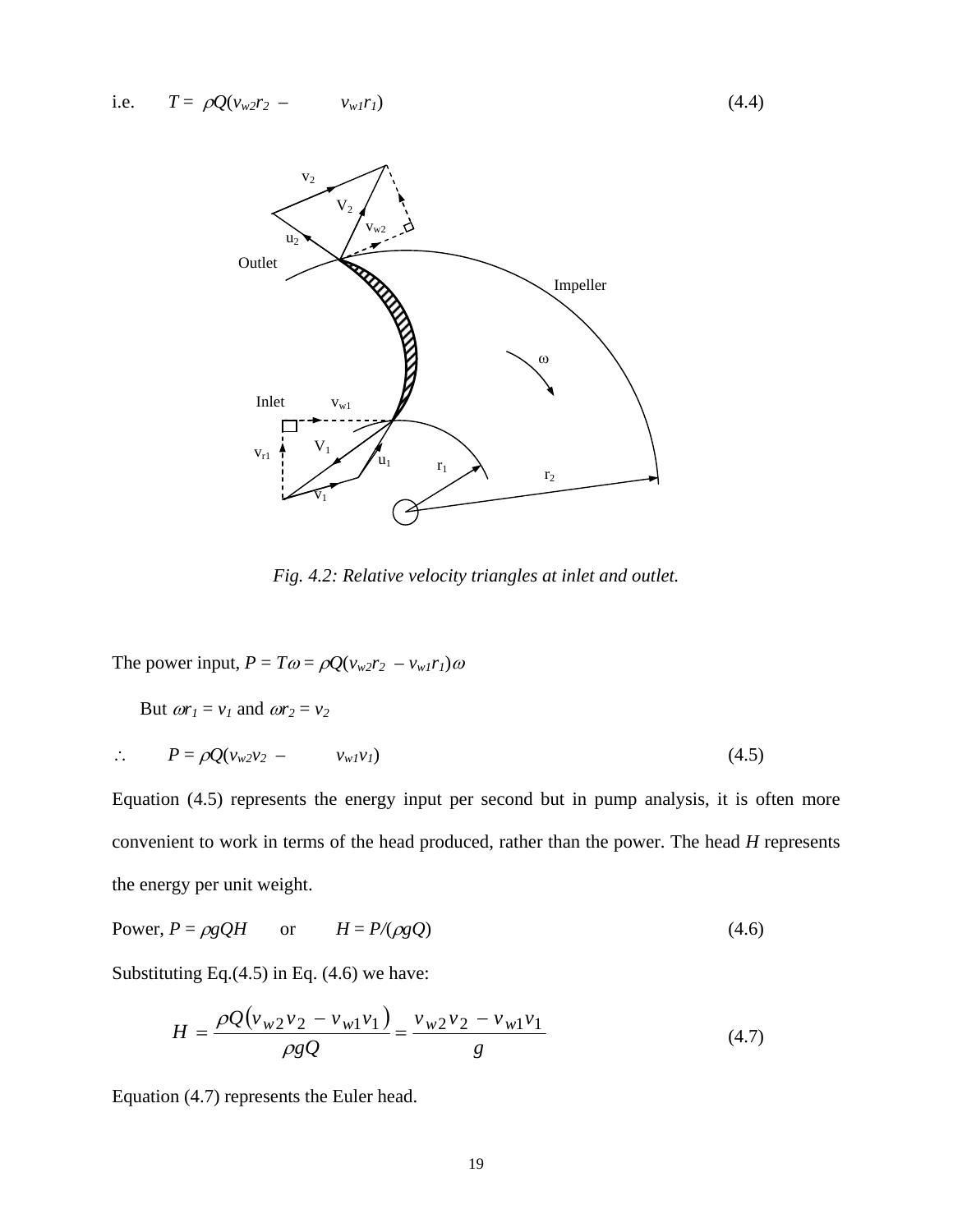# **4.2 APPLICATIONS OF HEAD DISCHARGE**

In centrifugal pumps, the water velocity has no component in the tangential direction at inlet to the impeller, that is, the velocity of whirl  $v_{wl}$  is zero and the velocity triangle is right-angled. Hence equations (4.5) and (4.7) reduce to

$$
P = \rho Q v_{w2} v_2 \tag{4.8}
$$

and 
$$
H = \frac{v_{w2}v_2}{g}
$$
 (4.9)

The Euler head is greater than the actual head produced, due to losses. The actual head produced comprises the suction head  $(H_s)$ , the discharge head  $(H_d)$ , the friction losses in the suction and delivery pipes,  $H_{fs}$  and  $H_{fd}$ , respectively, and the discharge velocity head  $(v_d^2/2g)$ . This head is known as the manometric head, *Hm*, since it is the head which would be registered by a manometer connected across the pump at inlet and outlet if the inlet and outlet pipes were the same diameter. Therefore:

$$
H_m = H_s + H_d + H_{fs} + H_{fd} + v_d^2/2g \tag{4.10}
$$



*Fig. 4.3: Distribution of the components of manometric head of a pump*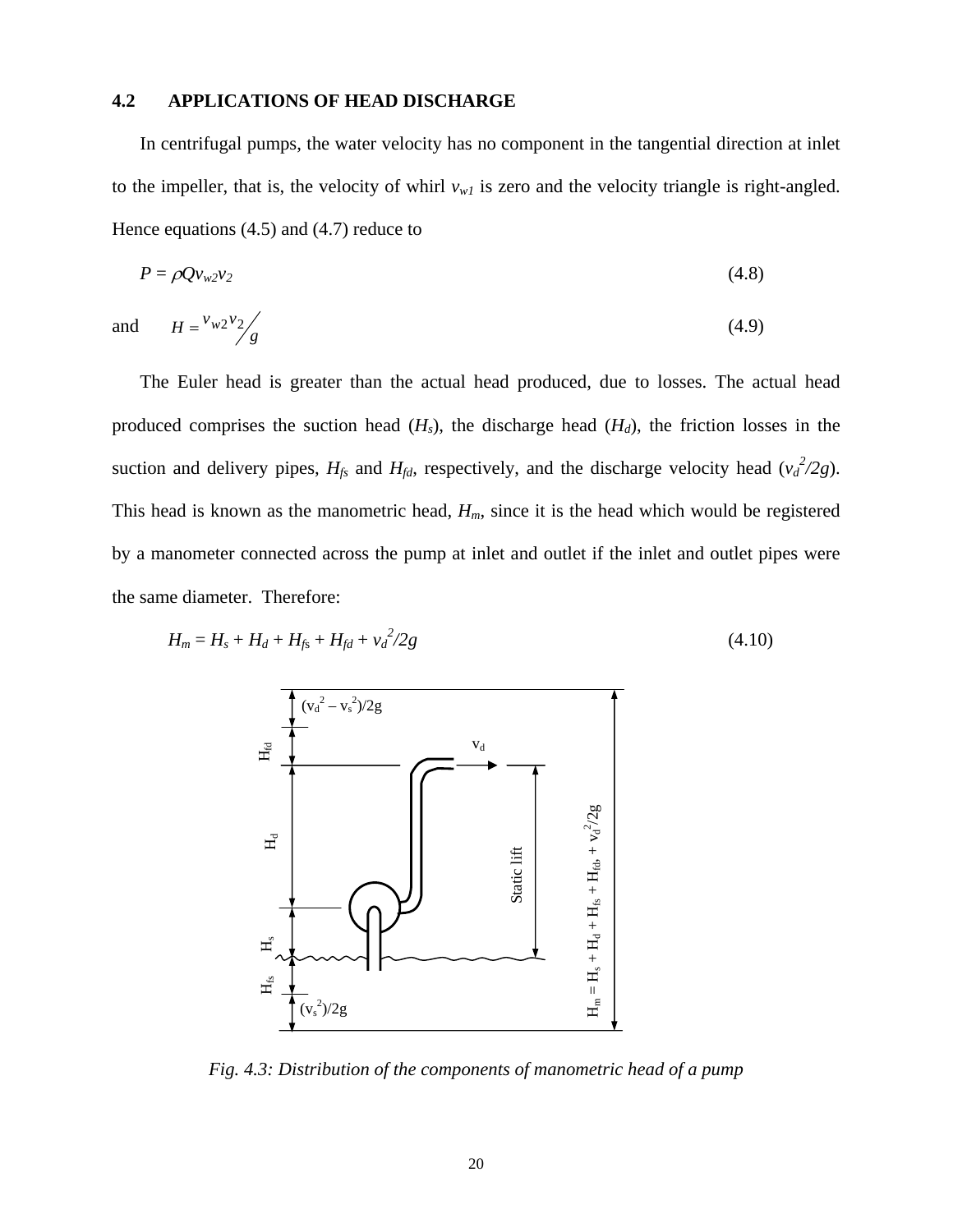The distribution of these heads is shown in Fig. 4.3. The ratio of the manometric head to the Euler head is called the manometric efficiency  $(\eta_m)$ .

i.e., 
$$
\eta_m = \frac{H_m}{v_{w2}v_2/2} = \frac{gH_m}{v_{w2}v_2}
$$
 (4.11)

The difference between  $v_{w2}v_2/g$  and  $H_m$  is made up of hydraulic losses such as friction, bends eddies, etc., and the effectiveness of the volute casing or diffuser in converting the impeller exit velocity to pressure energy. In addition to these hydraulic losses, there are also mechanical losses such as bearing friction; therefore, the overall efficiency of the pump will be less that the manometric efficiency.

# **Example 4.1**

The diameter of the impeller of a centrifugal pump is 1.2 m and the velocity of the whirl at outlet is 6.4 m/s. If the pump discharges 3.4 m<sup>3</sup>/min, what will be turning moment on the shaft?

# **Example 4.2**

A centrifugal blower of outer diameter 500 mm delivers air weighing 1.25 kg/m<sup>3</sup> at a rate of 3.1  $\text{m}^3$ /s and speed of 900 rev/min. The manometric head is 26.4 m of air, and the power supplied to the blower shaft is 1.65 kW and the mechanical efficiency is 93%. If the velocity of the whirl at outlet is 14 m/s. Calculate (a) the Euler head (b) power supplied to the fluid by the impeller (c) the power output of blower (d) manometric and overall efficiencies (e) power lost in (i) bearing friction and windage, (ii) the diffuser (iii) the impeller.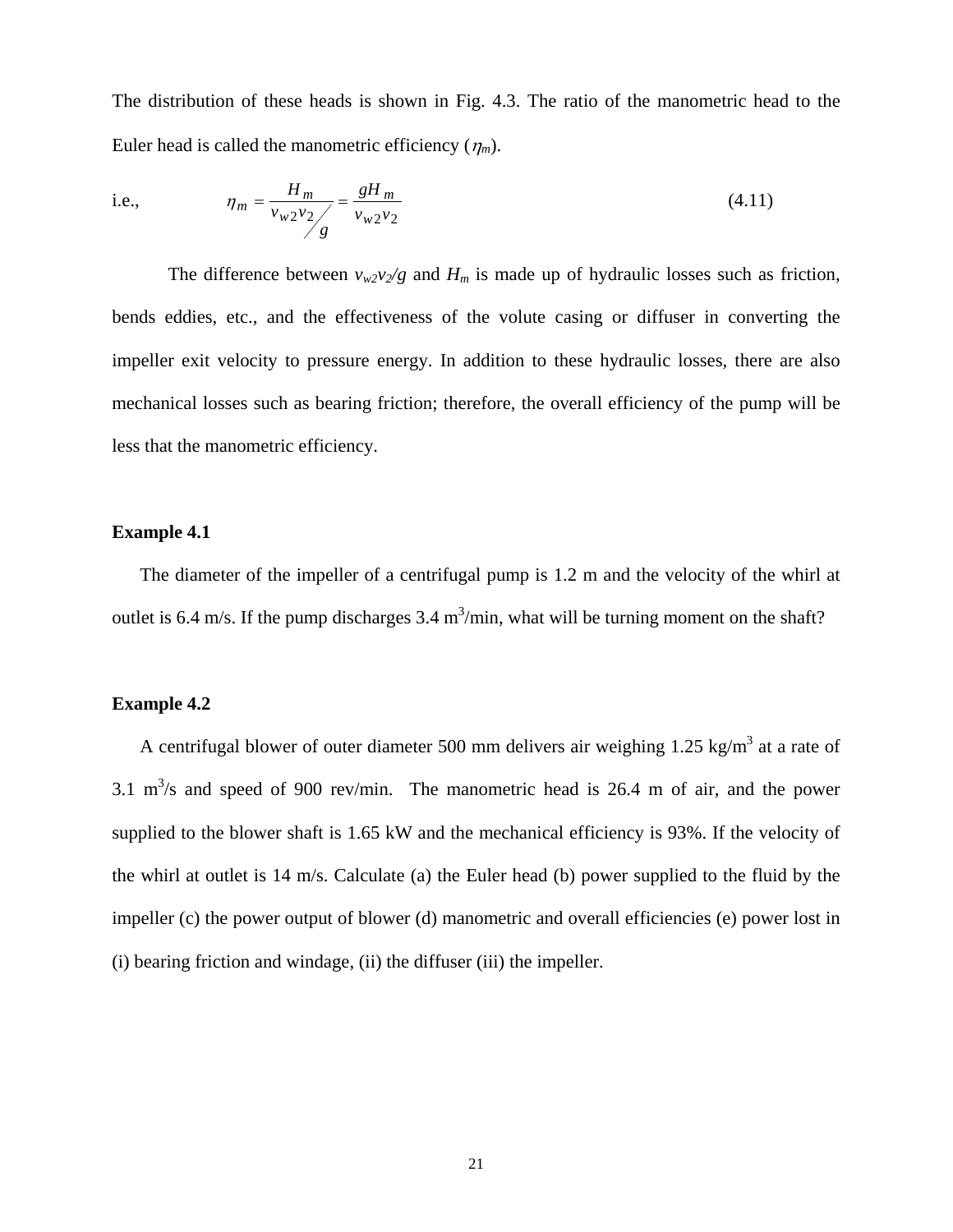#### **CHAPTER FIVE**

#### **HYDRAULIC MACHINES**

#### **5.1 RECIPROCATING PUMPS**

A reciprocating pump for incompressible fluids uses a piston and cylinder mechanism. Liquid is drawn into the pump cylinder through an inlet valve as the piston moves back, then, as the piston moves forward the inlet valve closes and the liquid is raised in pressure until the delivery valve opens when the required pressure is reached, (Fig. 5.1).



*Fig. 5.1: Piston and cylinder mechanism of reciprocating pump.* 

# **5.2 HYDRAULIC PUMP WITH CUSHION CHAMBERS**

Air cushion chamber is usually filled on the suction side of hydraulic pumps to smooth fluctuations and reduce the risk of cavitation. Similarly; on the delivery side, an air cushion chamber will smooth pulsating flow. Fig. 4.3 shows the arrangement of air cushion chambers. The effect of the cushion chamber is to reduce the amount of liquid being accelerated to that between each chamber and the pump.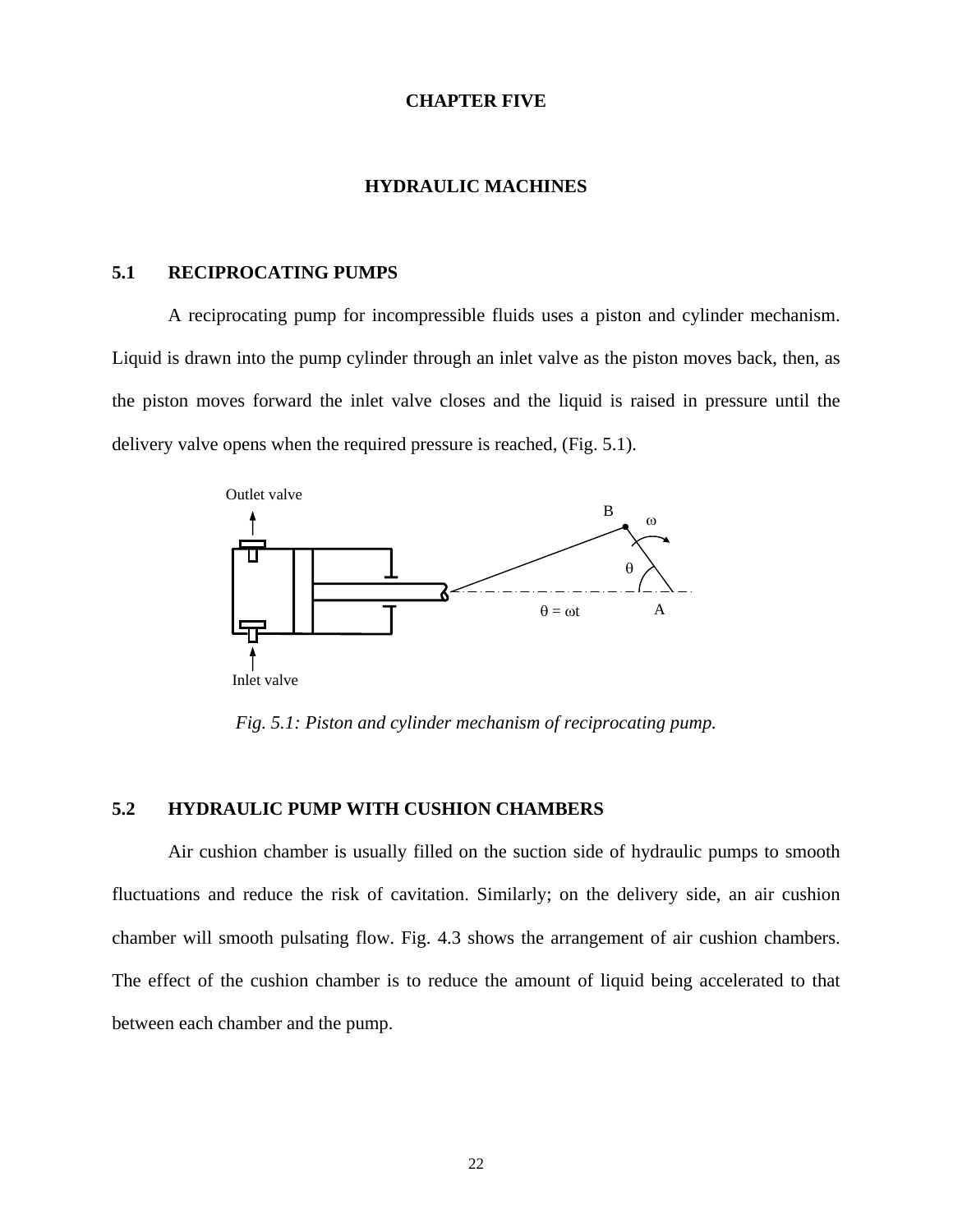

*Fig. 5.3: Reciprocating pump fitted with cushion chambers* 

# **5.3 RECIPROCATION PUMP PERFORMANCE**

∴

Pump delivery increases with speed as would be expected but is reduced by slip which is the difference between the swept volume and delivered volume. Therefore, volumetric efficiency is defined by:

$$
\eta_{vol} = \frac{\text{delivered volume}}{\text{swept volume}}
$$
  

$$
\eta_{vol} = \frac{Q}{Q_o} = \frac{Q_o - Q_L}{Q_o} = 1 - \frac{Q_L}{Q_o}
$$
(5.6)

Where  $Q$  = delivered volume (m<sup>3</sup>/s);  $Q_L$  = loss due to slip; and  $Q_o$  = (swept volume) x (speed). The overall efficiency of the pump is given by:

$$
\eta_o = \frac{\rho Q g H}{P} \tag{5.7}
$$

Where *P* is the power input to the pump, *H* is the head and  $\rho$  is the fluid density.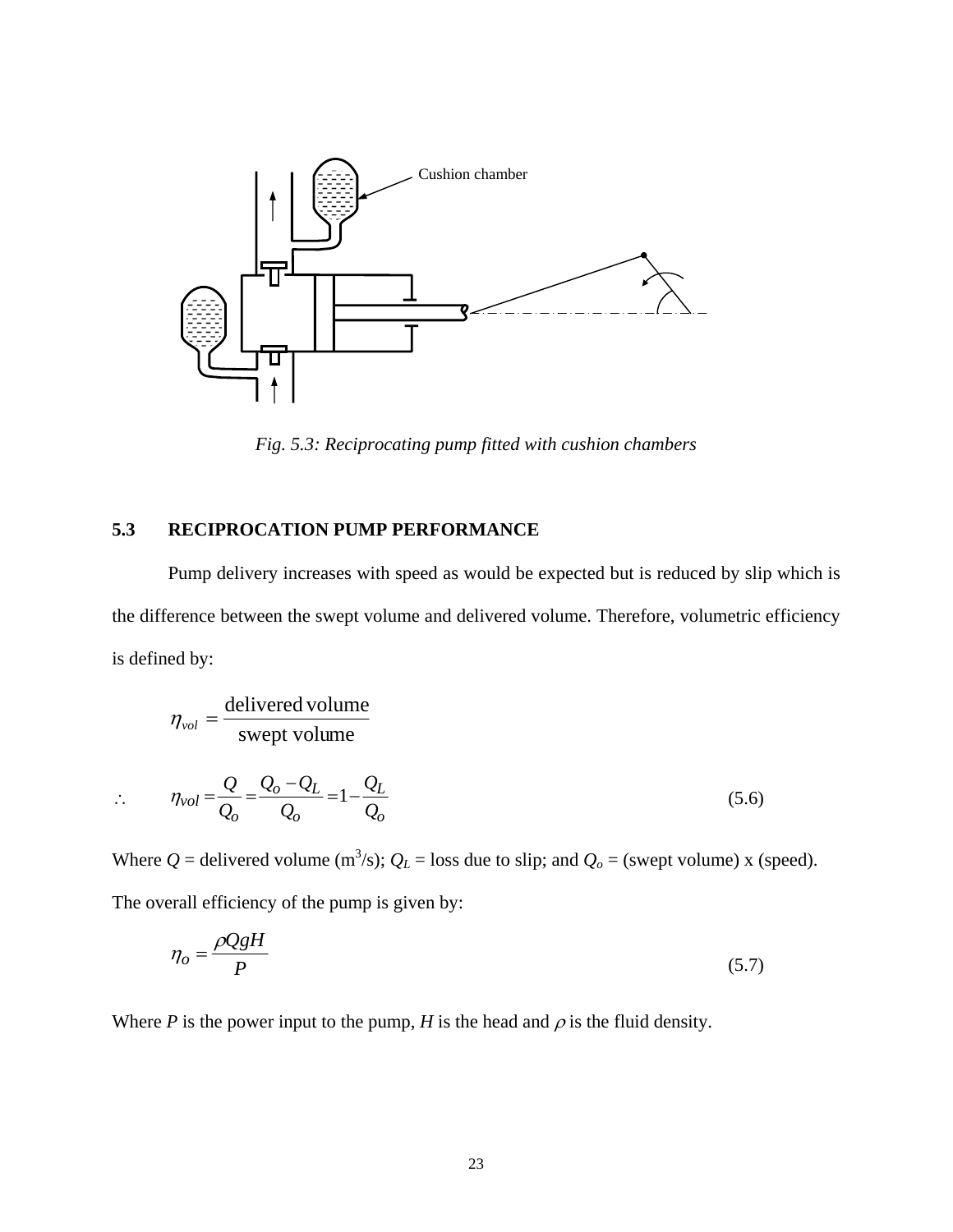# **5.4 ROTARY POSITIVE DISPLACEMENT PUMPS**

These comprise a group of pumps which use close meshing or sliding of rotating parts to move liquid from the low pressure supply side to the high pressure delivery side. Some common designs include gear pumps, lobe pumps and sliding vane pumps. The gear pump type is shown in Fig. 5.4. The performance characteristics of these pumps are similar to those of reciprocating pumps.



*Fig. 5.4: Gear Pump* 

# **5.5 HYDRAULIC ACCUMULATORS**

The hydraulic accumulator is used for temporary storage of high pressure water (Fig. 5.5). It consists of a vertical cylinder with a sliding ram around which are attached circumferential containers filled with heavy material. Water is pumped into the cylinder and lifts the ram and heavy material until the cylinder is full.

When the machine served by the accumulator requires the high pressure water it is passed to the working cylinder of the machine. An accumulator is also useful for overcoming the fluctuating nature of reciprocating pump flow to allow a steady power supply at constant pressure. The maximum energy or capacity stored by an accumulator is the product of the accumulator pressure *P* and the accumulator volume v.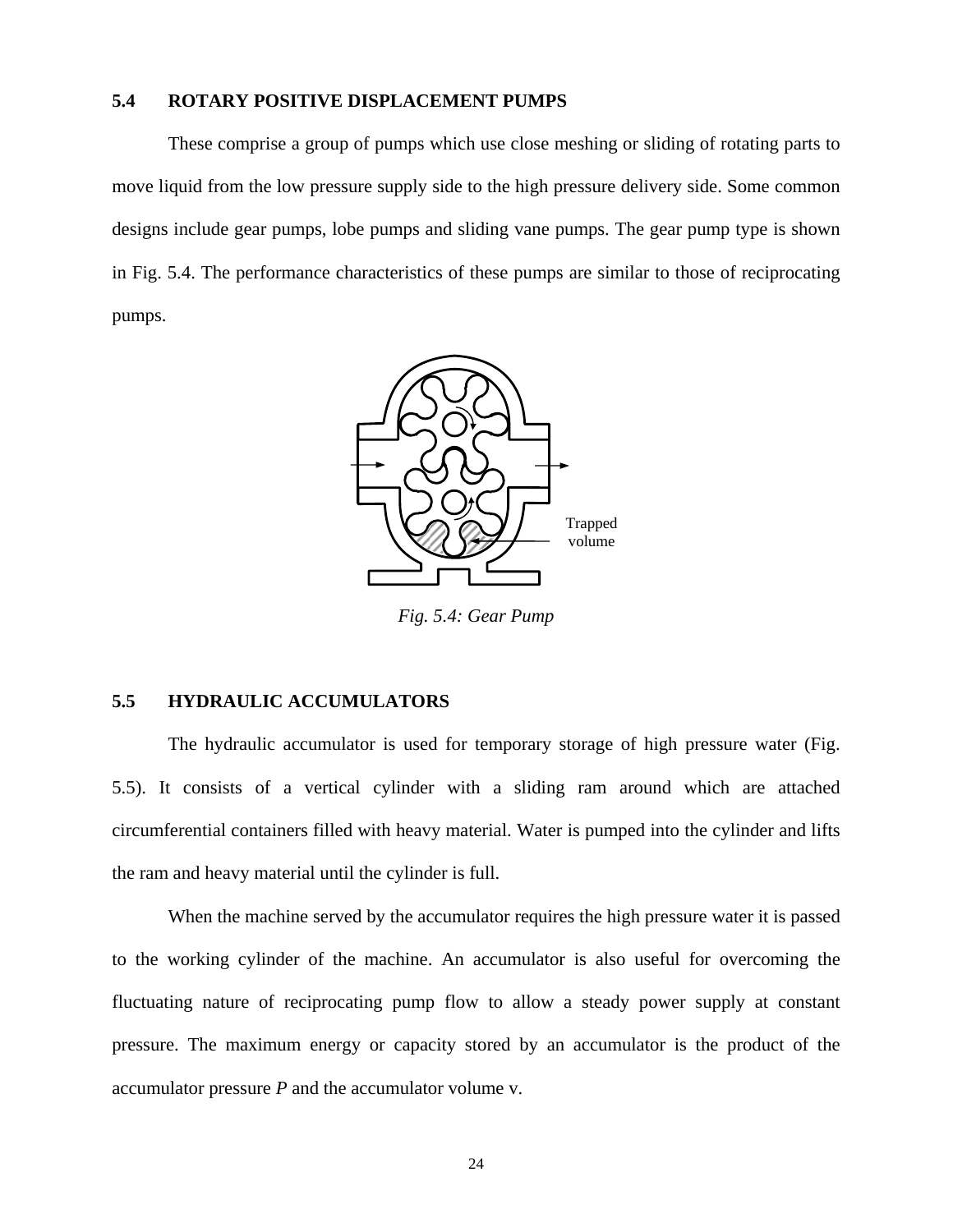

*Fig. 5.5: Hydraulic accumulator* 

# **5.6 HYDRAULIC INTENSIFIERS**

The hydraulic intensifier is a device for increasing the pressure of a quantity of water. In order to achieve this, a large amount of low pressure water is required. The intensifier has a fixed ram through which high pressure water is supplied to a machine. A sliding ram is fitted over the fixed ram and the outer wall of this sliding ram moves inside a fixed cylinder into which low pressure water is passed. Due to the area difference, the sliding ram is forced down over the lower fixed ram, increasing the pressure in the sliding ram. The sliding ram passes this high pressure water to the machine in use (Fig. 5.6). When the sliding ram reaches the bottom of the stroke, valves are operated to allow the sliding ram to move up to the beginning of the stroke and repeat the process.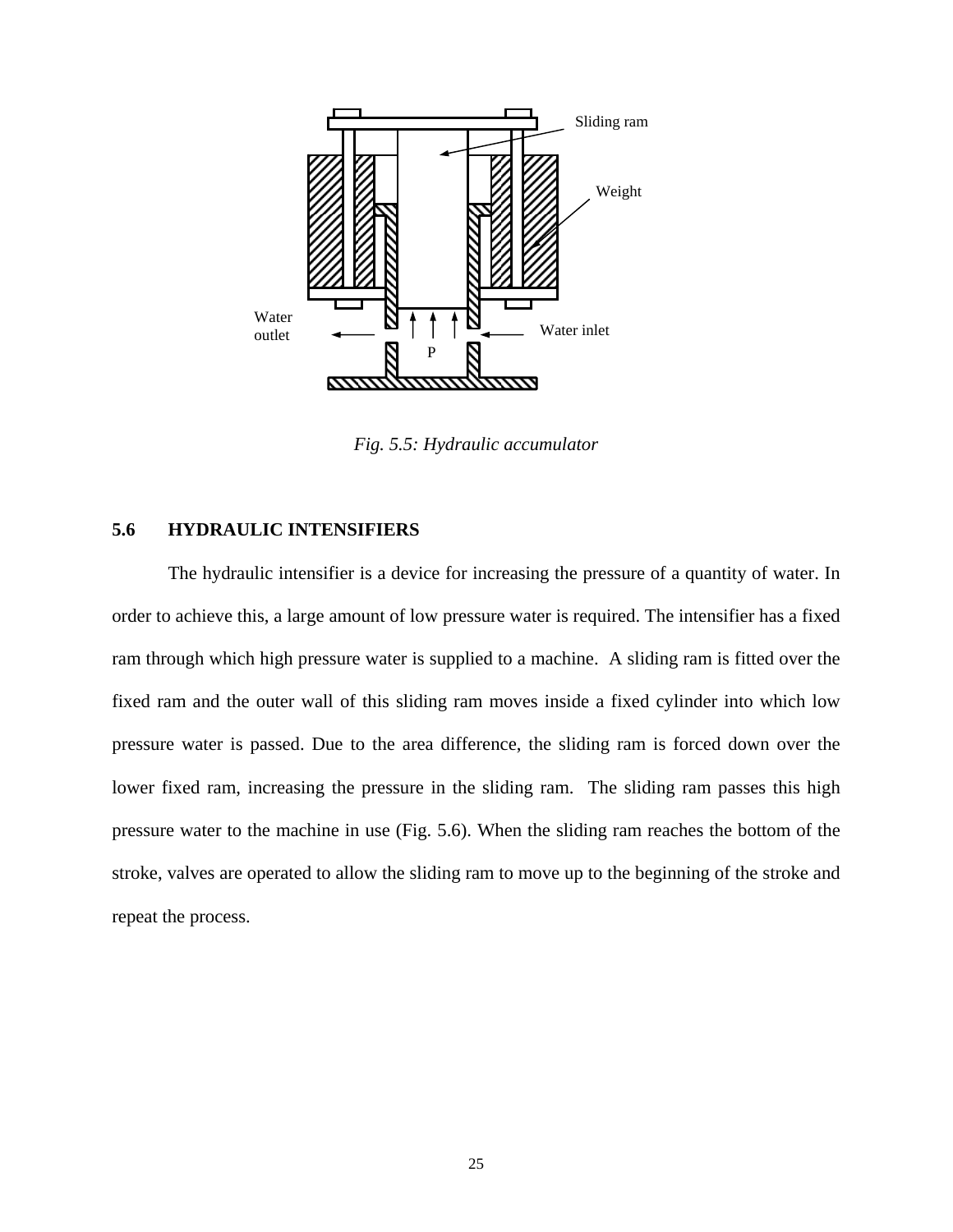

*Fig. 5.6: Hydraulic intensifier*

# **5.7 HYDRAULIC BRAKES**

The operating of hydraulic vehicle brakes is similar to that of the press (Fig. 5.7). A large movement of the vehicle brake pedal raises the pressure in the "master cylinder'. This pressure is transmitted to the larger area of the wheel cylinders which operate the brake shoes or disc pads forcing them against the brake drums or brake disc, respectively.

In order to avoid inward air leaks, enough fluid must always be in the system. Air is a compressible fluid which would lead to inefficient braking, perhaps causing an accident. For this reason the master cylinder is connected to a brake fluid reservoir and some designs involve retaining a small pressure in the hydraulic system so that fluid leaks are out ward which is safer than air leaking inwards.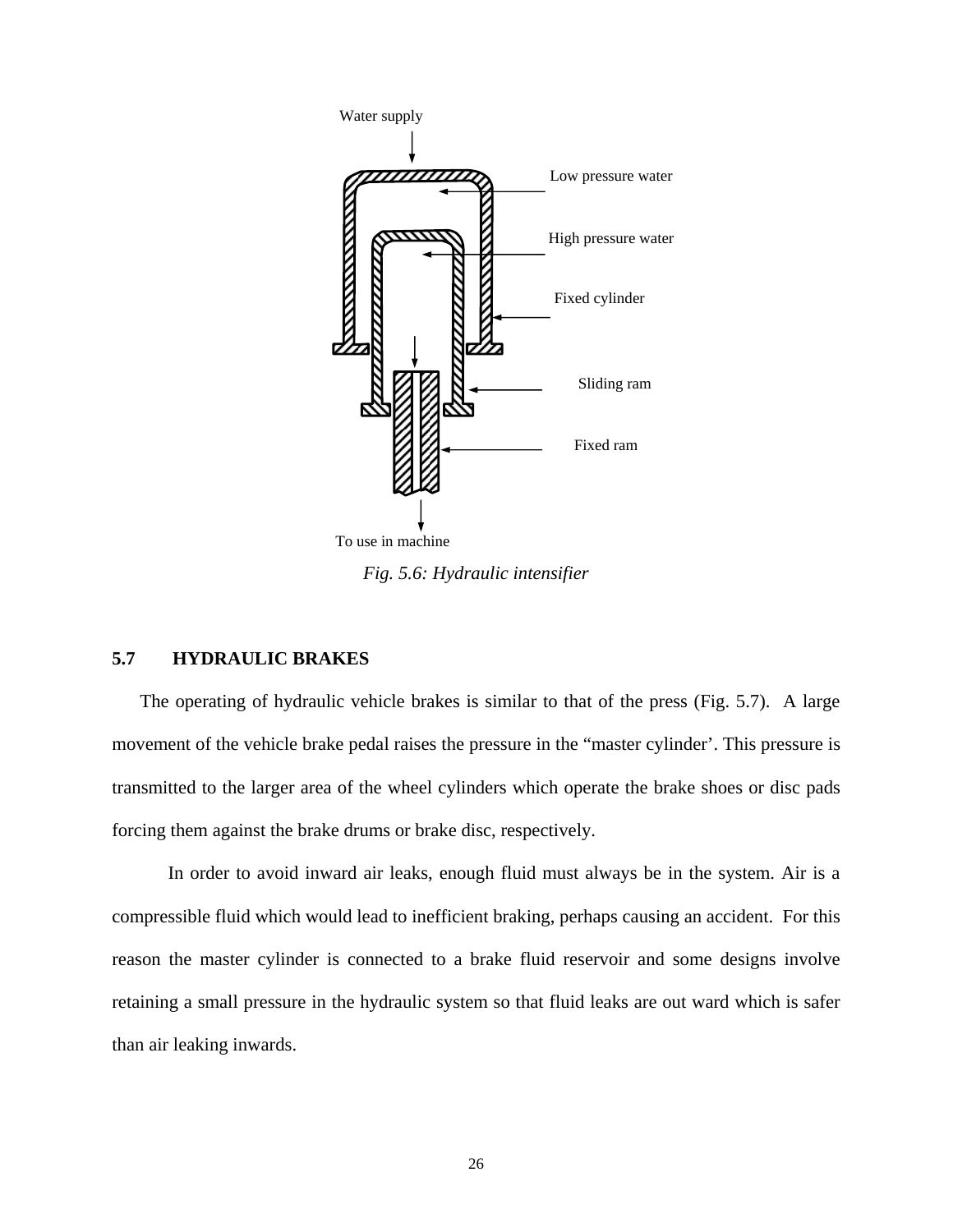

*Fig. 5.7: Hydraulic Vehicle brakes* 

# **QUESTION 1**

A reciprocating pump has a stroke of 300 mm and a bore of 440 mm. Water is to be lifted through a total height of 12 m. The pump is driven by an electric motor at 70 rev/min and delivers  $0.052 \text{ m}^3$ /s of water. Determine: (i) The swept volume of piston and ideal volume flow rate, (ii) the percentage slip, and (iii) the power required to drive the pump if the overall efficiency of the system is 95%.

# **QUESTION 2**

A single-acting reciprocating pump runs at 28 rev/min. The pump has a piston of diameter 125 mm and a stroke of 300 mm. The suction pipe is 10 m in length and the diameter is 75 mm. Calculate the acceleration head at the beginning of the suction stroke.

# **QUESTION 3**

A fluid of specific gravity 0.8 is raised through a total height of 20 m by a single acting reciprocating pump. The bore of the pump is 150 mm and the stroke is 350 mm. The pump is driven at 36 rev/min by an electric motor. When tested, the pump delivered 13  $m<sup>3</sup>/h$ . Calculate the percentage slip and the power required from the electric motor if mechanical efficiency of the system is 93%.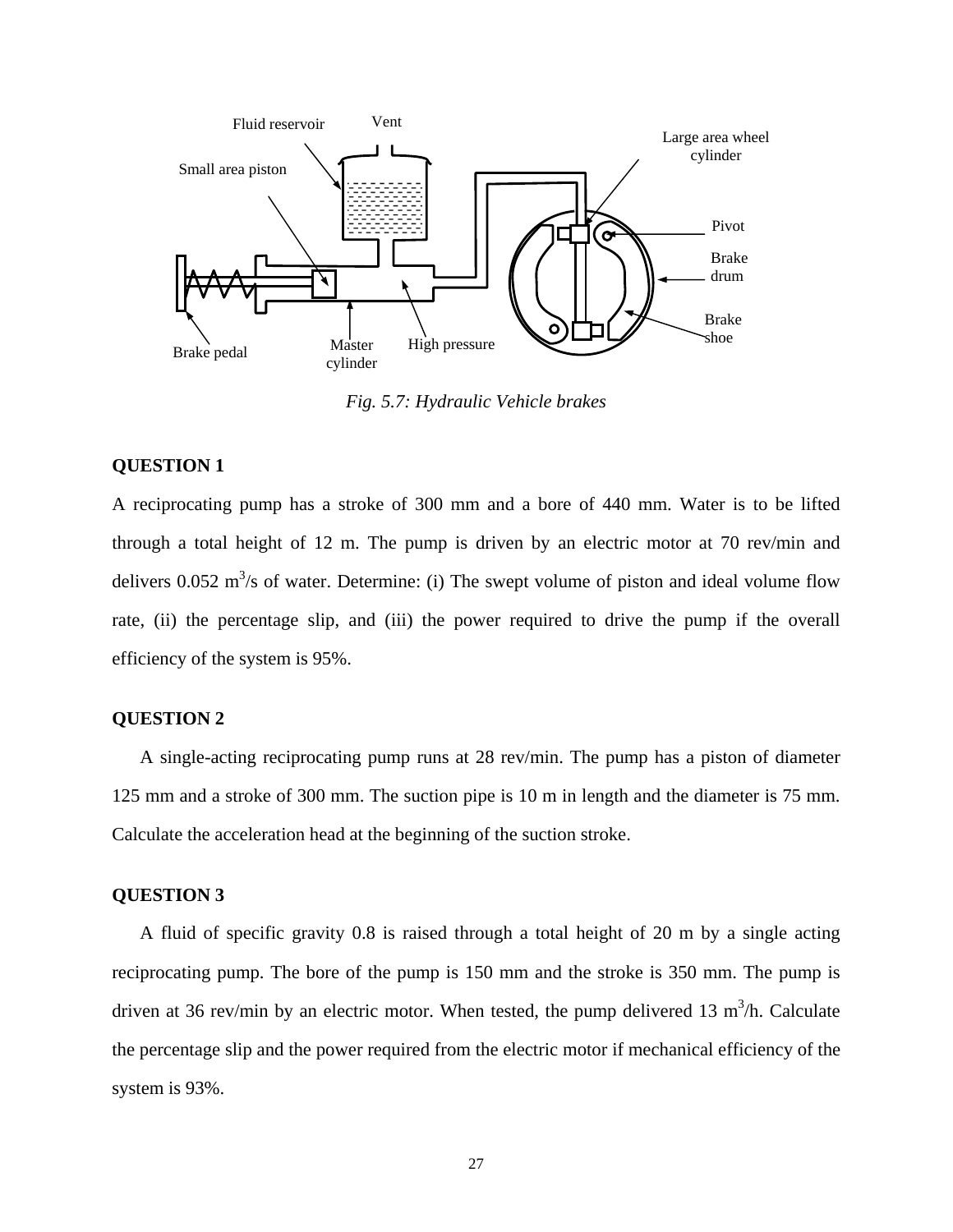#### **CHAPTER SIX**

#### **THE POWER OF A STREAM OF FLUID**

#### **6.1 ENERGY EQUATION**

$$
z + \frac{P}{\rho g} + \frac{v^2}{2g} = constant \tag{6.1}
$$

or 
$$
z_1 + \frac{P_1}{\rho g} + \frac{v_1^2}{2g} = z_2 + \frac{P_2}{\rho g} + \frac{v_2^2}{2g}
$$
 (6.2)

where  $z =$  elevation; P = Pressure; and  $v =$  average (uniform) velocity of the fluid at a point in the flow under consideration. Equation (6.2), known as *Bernoulli's equation*, is sometimes called the energy equation for steady ideal fluid flow along a streamline between two sections 1 and 2.

*Bermnoulli's theorem* states that the total energy of all points along a steady continuous stream line of an ideal incompressible fluid flow is constant although its division between the three forms of energy may vary and it is written as Equation (6.1). The three terms on the lefthand side of Equation (6.1) have the dimension of length or head and the sum can be interpreted as the total energy of a fluid element of unit weight.

The first term z, is referred to as the *potential head* of the liquid. The second term P/ρg, is referred to as the *pressure head* and the third term  $v^2/2g$ , is referred to as the *velocity head*. The addition of the three heads is constant and it is referred to as total head H.

Total head  $=$  potential head  $+$  Pressure head  $+$  Velocity head

$$
H = z + \frac{P}{\rho g} + \frac{v^2}{2g} \tag{6.3}
$$

where H is the total energy per unit weight.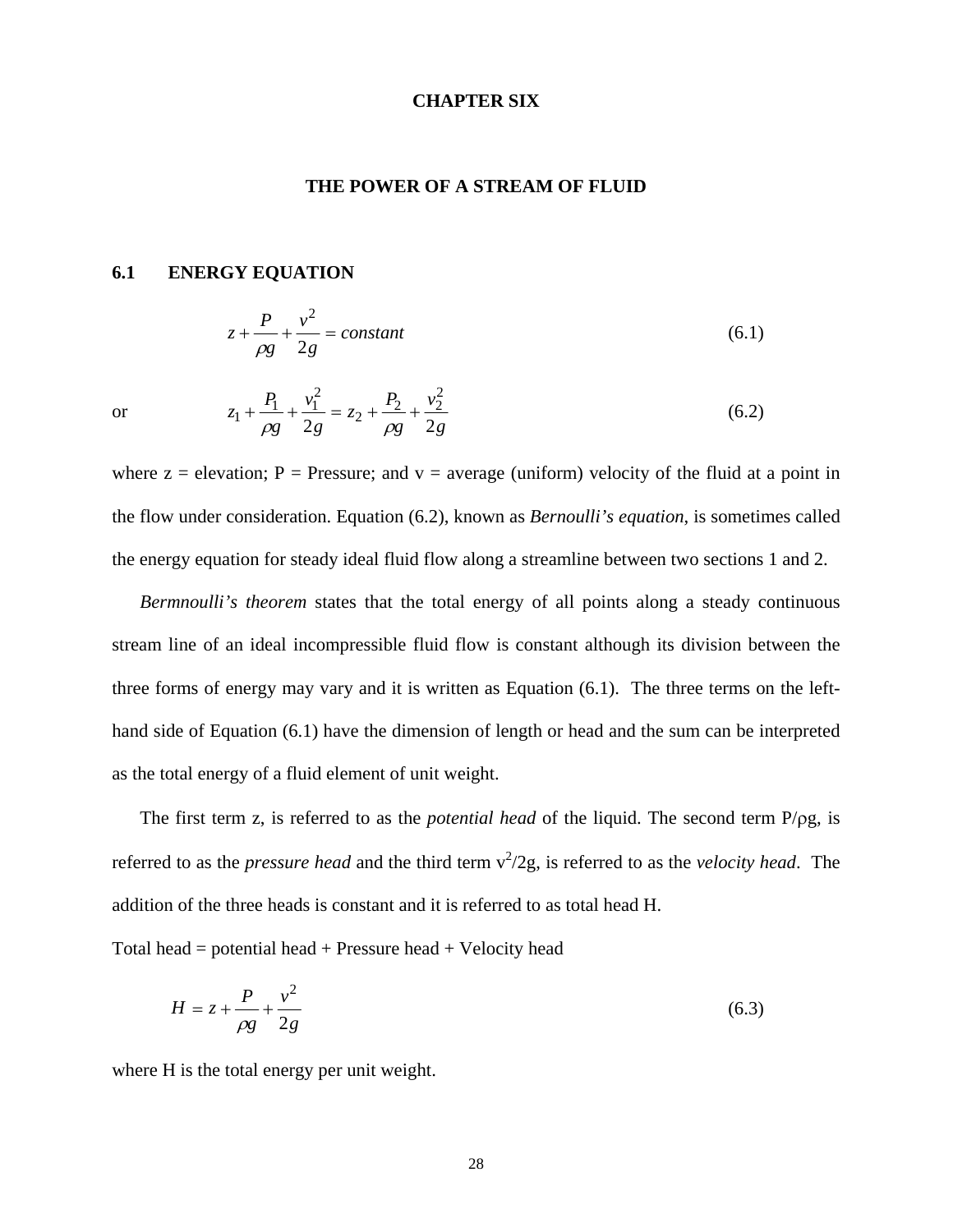**Potential Head (z):** Potential head is the potential energy per unit weight of fluid with respect to an arbitrary datum of the fluid. z is in J/N or m

**Pressure Head (P/**ρ**g):** Pressure head is the pressure energy per unit weight of fluid. It represents the work done in pushing a body of fluid by fluid pressure.

 $P/\rho g$  is in J/N or m.

**Velocity Head**  $(v^2/2g)$ : Velocity head is the kinetic energy per unit weight of fluid in J/N or m.

In formulating Bernoulli's equation (Equation 6.2), it has been assumed that no energy has been supplied to or taken from the fluid between points 1 and 2. Energy could have been supplied by introducing a pump; equally, energy could have been lost by doing work against friction or in a machine such as a turbine. Bernoulli's equation can be expanded to include these conditions, giving

$$
z_1 + \frac{P_1}{\rho g} + \frac{v_1^2}{2g} = z_2 + \frac{P_2}{\rho g} + \frac{v_2^2}{2g} + h + w - q
$$
\n(6.4)

where h is the loss per unit weight; wis the work done per unit weight; q is the energy supplied per unit weight

# **6.2 TOTAL ENERGY AND POWER OF FLOWING FLUID**

The total energy per unit weight H of the fluid is given by (Equation 6.3). If the volume rate of flow (Q) is known and the density of the fluid is ρ, therefore weight per unit time of fluid flowing can be calculated using Equation (6.5).

Weight per unit time = 
$$
\rho gQ(N/s)
$$
 (6.5)